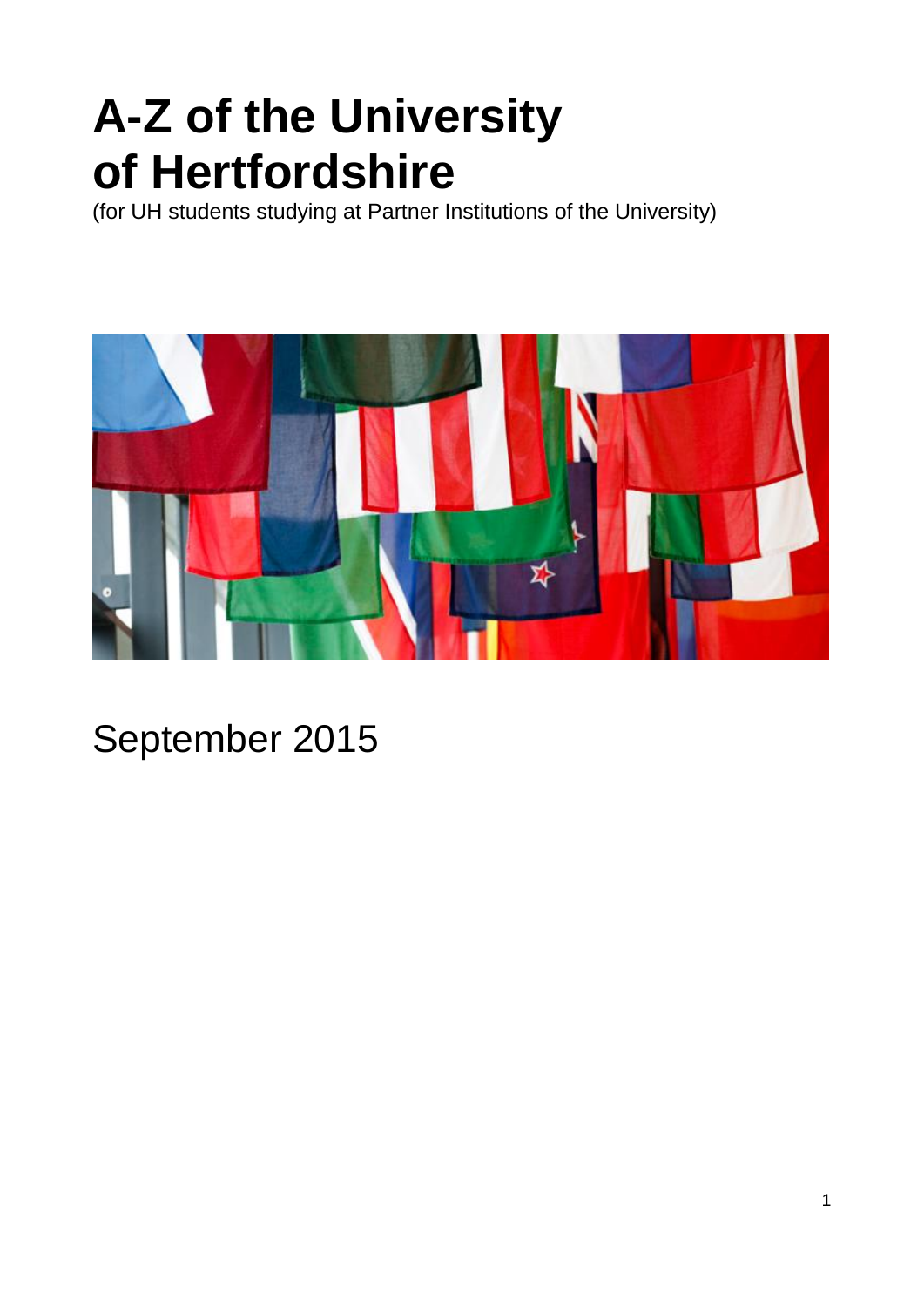#### **Contents**

<span id="page-1-0"></span>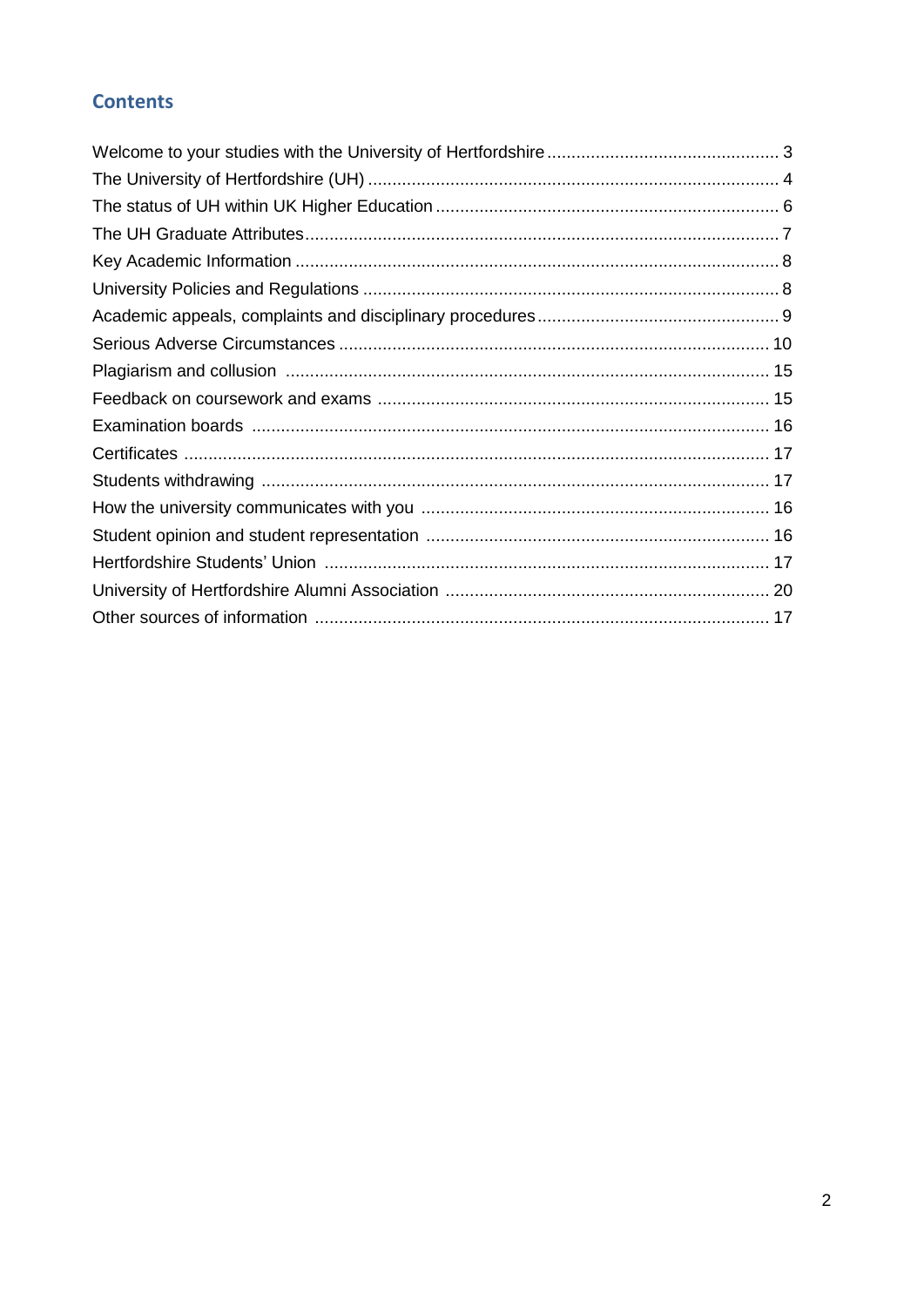### **Welcome to your studies with the University of Hertfordshire**

On behalf of everyone at the University of Hertfordshire I would like to welcome you as a student of the University as well as at your host institution. This A–Z provides an introductory guide to the policies, regulations and services of the University of Hertfordshire (UH) that you need to be aware of as a student of the University at a host institution. It should be read in conjunction with your programme handbook, Programme Specification (which is often incorporated into your programme handbook) and any other information provided by your host institution (i.e. the University/College/Institution that you are studying at).

All of your time as a UH student will be spent in the host institution where you are studying, but you are likely to use some of the many University of Hertfordshire services. This A–Z cannot possibly be totally exhaustive, but you should find it provides enough contact points for you to investigate further those parts of the University that are of interest to you.

The University of Hertfordshire is at the vanguard of a newly emerging type of university – we are business-like and business facing. The University is the UK's leading business-facing university and an exemplar in the education sector. It is innovative, enterprising and challenges individuals and organisations to excel. Innovation, creativity and an enterprising mind-set are the defining characteristics of our university. As well as providing flexible and transformational learning, we are committed to adding value to our partners and delivering positive and productive engagements with business, industry and the professions.

Being a University of Hertfordshire student is about participating fully in your studies, constantly challenging yourself to excel and making the most of all aspects of your studies so you become the best that you can be. In return, the University of Hertfordshire will work with your host institution to provide excellent educational opportunities and do everything we can to make you highly employable whilst developing a lifelong passion for learning.

Good luck with your studies, and enjoy your time as a student of the University of Hertfordshire.

*Professor Ian Campbell Deputy Vice-Chancellor*

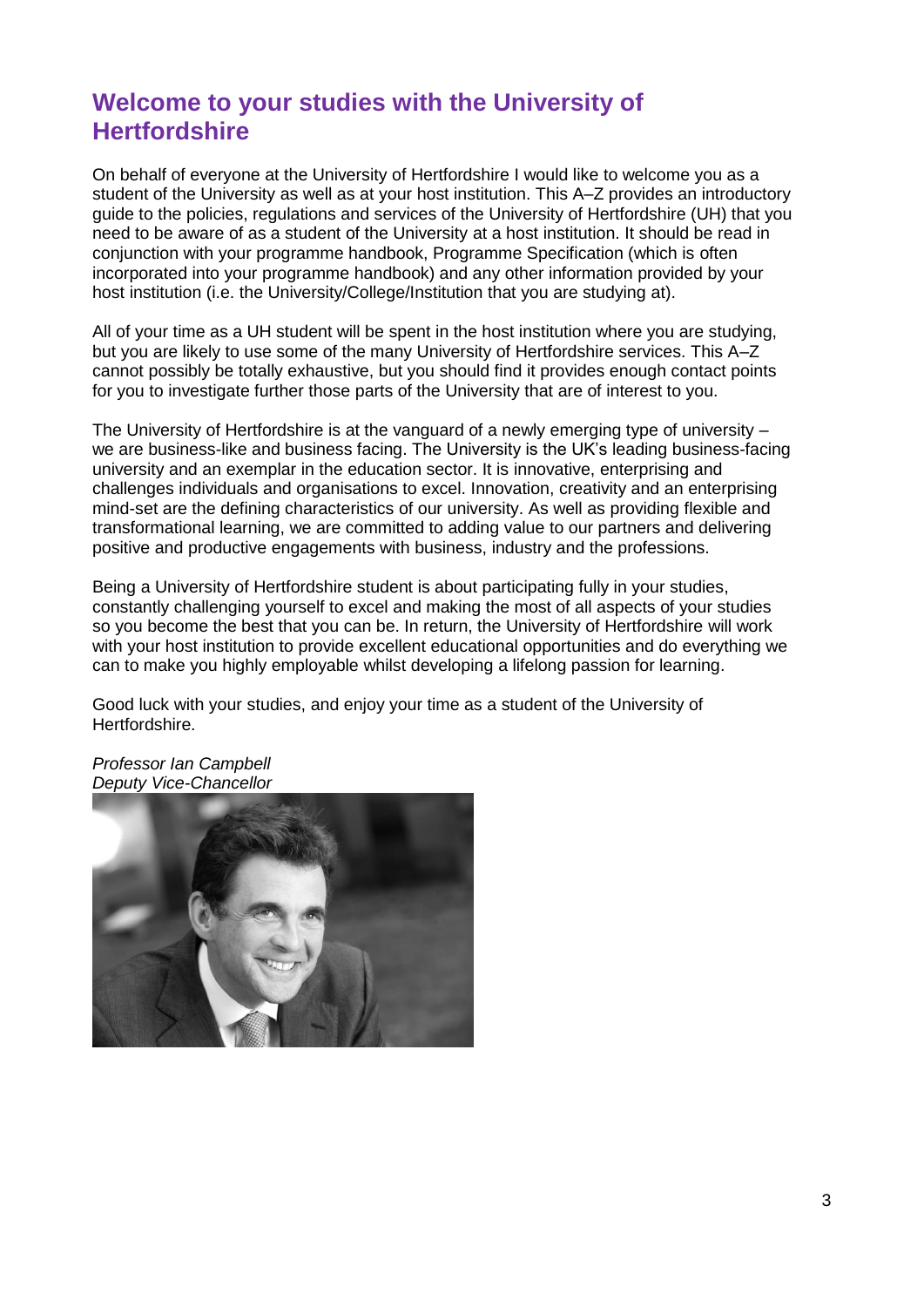### **The University of Hertfordshire (UH)**

The University of Hertfordshire [\(http://www.herts.ac.uk/\)](http://www.herts.ac.uk/) is an ambitious university, rated by the Times Higher Education Supplement as being one of the top 100 universities in the world under 50 years old and also recognised as one of the top 100 international universities.

It offers excellence in learning, teaching and research, and puts students at the heart of its activities. The University is the UK's leading business-facing university and an exemplar in the sector. It is innovative and enterprising and challenges individuals and organisations to excel.

The University's history goes back to 1952 when the Hatfield Technical College was founded, which was then designated one of the first three polytechnics in the country in 1969. In 1989, it became an independent Higher Education corporation. In 1992, the University of Hertfordshire (UH) was established.

From the time it was awarded University status, the University has steadily grown in size and stature. It is one of the region's largest employers, with more than 2,650 staff and a turnover of almost £233 million. With a student community of more than 27,200, including more than 2,800 students from eighty-five different countries, the University has a global network of more than 175,000 alumni.

There are three main campuses in Hertfordshire housing 10 schools of study:

- The College Lane Campus is the largest campus and houses the Schools of Computer Science, Creative Arts, Engineering and Technology, Health and Social Work, Life and Medical Sciences, and Maths, Physics and Astronomy;
- The de Havilland Campus houses the Schools of Business, Humanities, Law and Education;
- At Bayfordbury, near Hertford, is the Bayfordbury Observatory. This is also the base for the Science Learning Centre.

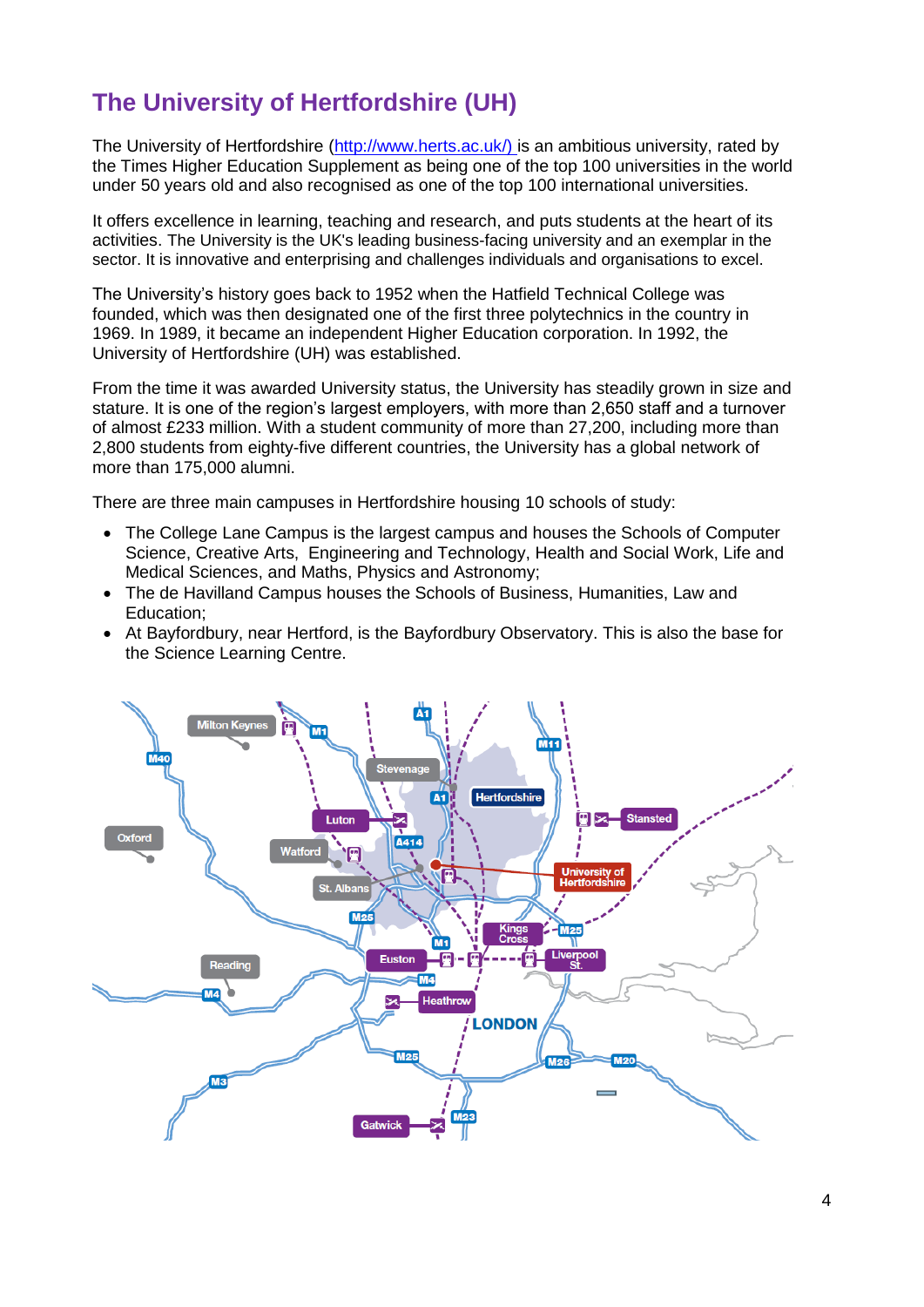<span id="page-4-0"></span>If you want to know more about the University's history, our website will tell you more (see: [http://www.herts.ac.uk/about-us/history\)](http://www.herts.ac.uk/about-us/history)

The University of Hertfordshire educates students from a wide range of backgrounds and from all over the world, enabling them to acquire a deep knowledge and understanding of their chosen subject. However, the world is evolving fast, and for today's graduates to develop their potential to the full, they need to be confident in an increasingly international, multicultural and dynamic world. They need to be inquisitive, they need to be able find solutions to new and difficult issues, they need to be able to work closely with others from different cultures and backgrounds, and they need to be anchored in a set of values that are respected widely. We provide our students with the environment and encouragement to develop these attributes.

The University's aims to be internationally renowned as the UK's leading business-facing university by achieving the following key strategic objectives:

- Providing expert teaching informed by research, business and the professions
- Offering workplace engagement and overseas learning opportunities
- Creating and developing innovative ideas, products and processes
- Fostering and strengthening research with global partners
- Developing international partnerships
- Strengthening the global perspective in the curriculum
- Developing students with the knowledge, skills and attributes to succeed in business and the professions
- Enhancing relationships with business and industry
- Demonstrating and promoting our positive social, cultural and economic impact
- Attracting and developing outstanding people
- Strengthening the diversity of our community
- Consolidating financial sustainability

Our core values are *Friendly, Ambitious, Collegiate, Enterprising, Student-focused*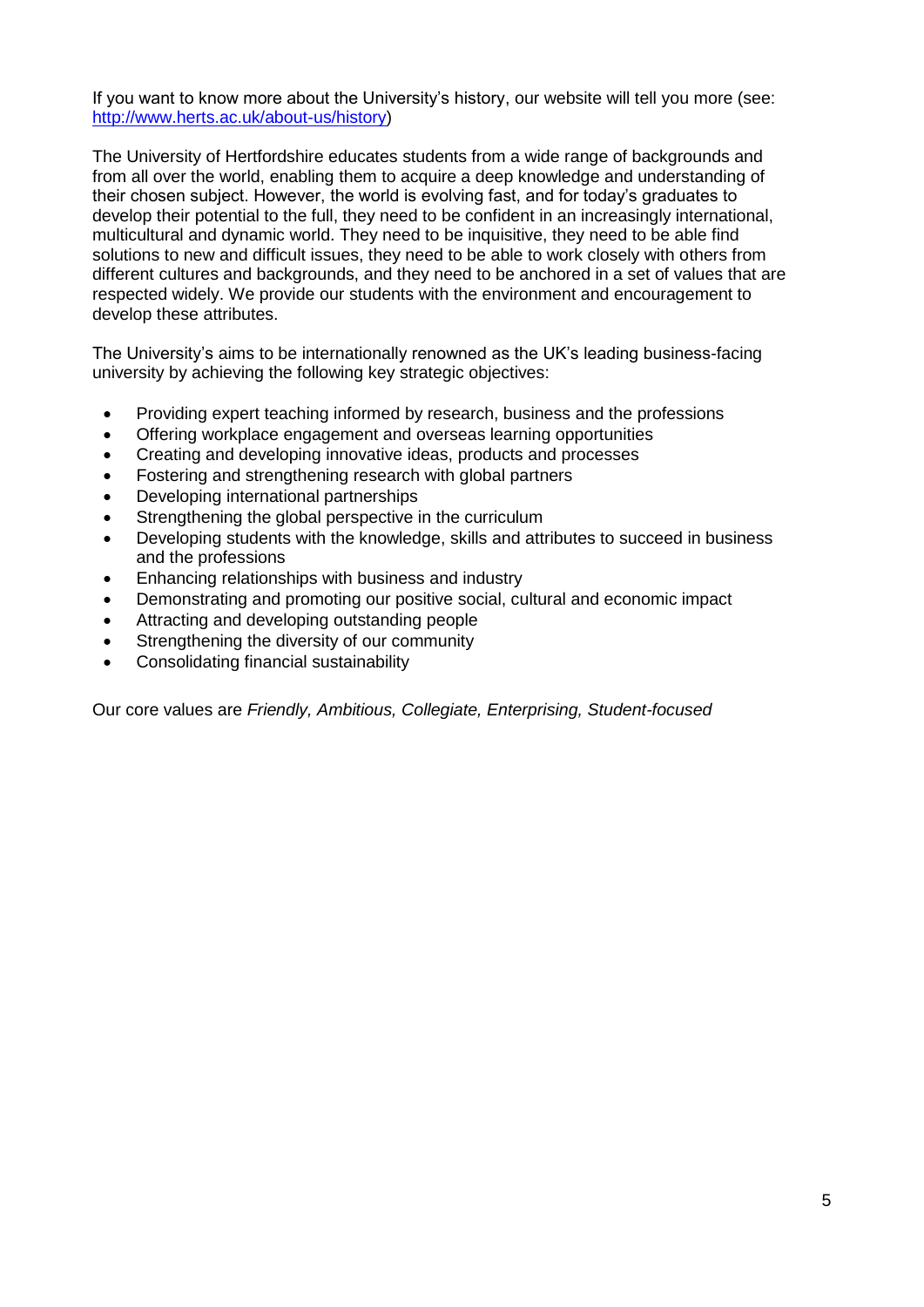### **The status of UH within UK Higher Education**

The University of Hertfordshire is a publicly funded Higher Education Institution that has been granted full degree awarding powers by the UK Privy Council. As such, the University of Hertfordshire is recognised by the UK authorities (UK and Scottish Parliament, Welsh and Northern Ireland Assemblies) and is permitted to award a wide variety of degrees to suit a range of educational aspirations. The University of Hertfordshire is a recognised university listed with the UK's Department for Business, Innovation and Skills. For further information please see: [https://www.gov.uk/recognised-uk-degrees.](https://www.gov.uk/recognised-uk-degrees)

The following is the full text of the University's Instrument of Government which was made and sealed by the Privy Council on 5 March 1993:

#### "At the Council Chamber, Whitehall

THE 5TH DAY OF MARCH 1993 BY THE LORDS OF HER MAJESTY'S MOST HONOURABLE PRIVY COUNCIL WHEREAS section 124A(3) and (4) of the Education Reform act 1988(a) (herein referred to as "the Act") provide that the Privy Council may by Order make an instrument of government of any higher education corporation with respect to schedule 7 to the Act has effect, and that the said instrument of government shall comply with the requirements of Schedule 7A to the Act and may make any provision authorised to be made by the said Schedule 7A and such other provision as may be necessary ordesirable:

AND WHEREAS the University of Hertfordshire higher education corporation is a higher education corporation with respect to which the said Schedule 7 has effect:

NOW, THEREFORE, Their Lordships, in exercise of the powers conferred on them by the said section 124A(3) are pleased to, and do hereby, make an instrument of government for the University of Hertfordshire higher education corporation as set out in the Schedule to this Order, which shall come into force forthwith".

The UK Quality Assurance Agency for Higher Education (QAA) externally audits the quality and standards of each Higher Education institution in England and Northern Ireland on a six year cycle, through the Higher Education Review process. Reviews are carried out by a team of academics who review the institution's quality and standards, using their knowledge of Higher Education and reference points published by QAA (The 'Quality Code'). After each audit, QAA publishes a report on the audit team's findings. The most recent institutional audit of the University of Hertfordshire took place in March 2009 (see: [http://www.qaa.ac.uk/en/ReviewsAndReports/Documents/University%20of%20Hertfordshire/](http://www.qaa.ac.uk/en/ReviewsAndReports/Documents/University%20of%20Hertfordshire/University-of-Hertfordshire-IA-09.pdf)

[University-of-Hertfordshire-IA-09.pdf\)](http://www.qaa.ac.uk/en/ReviewsAndReports/Documents/University%20of%20Hertfordshire/University-of-Hertfordshire-IA-09.pdf), at which full confidence was placed in the University's management of both the academic standards of the awards that it offers and the quality of the learning opportunities available to students.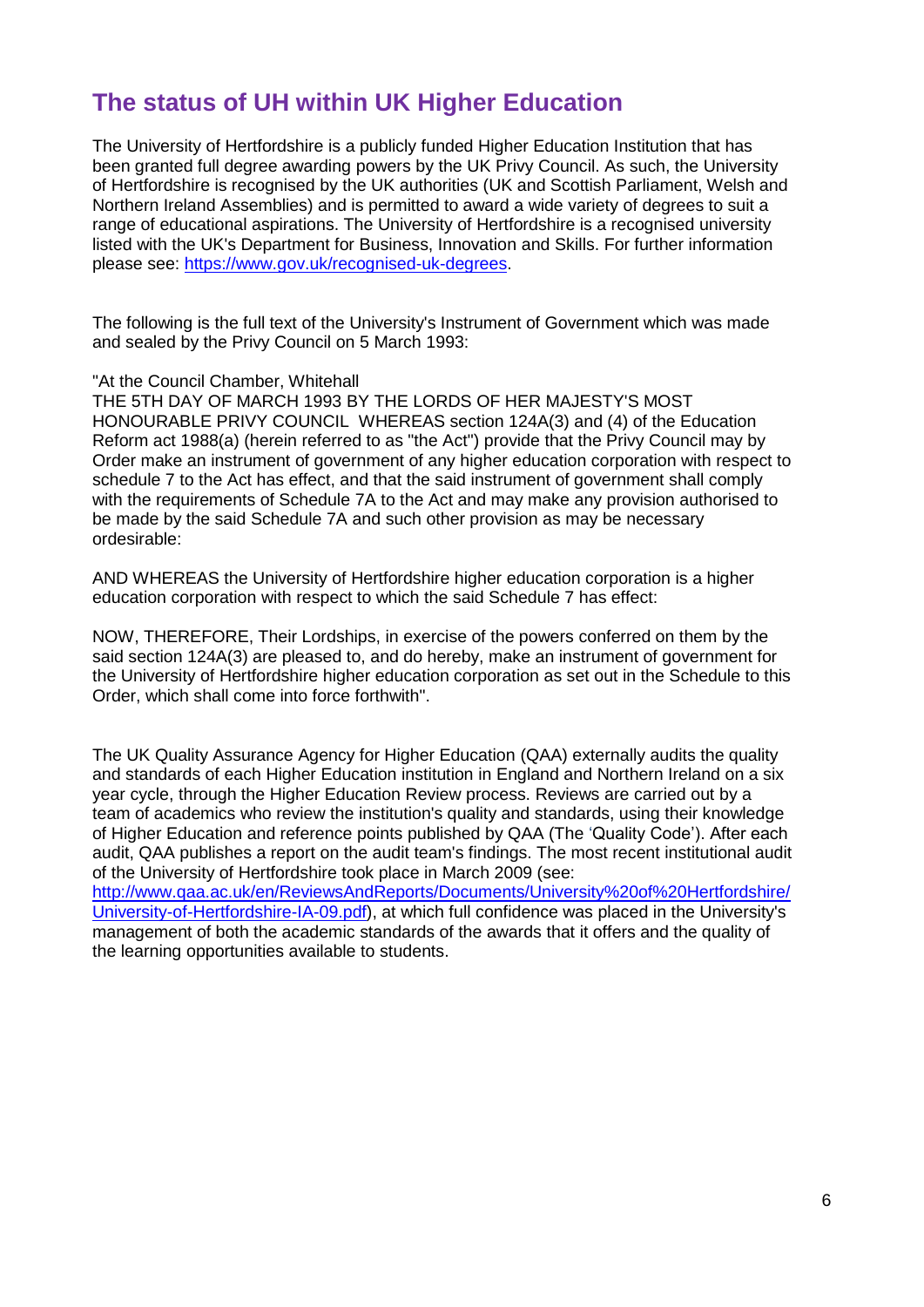### **The UH Graduate Attributes**

The UH Graduate Attributes were created to provide a set of common values which characterise the University's undergraduate and postgraduate students in all their diversity. We want all our students to realise their full potential and to be equipped for professional and personal life in a complex and rapidly changing world. The five separate attributes describe the skills and qualities that we expect of our graduates, in addition to their subject expertise and proficiency. Some are most obviously associated with the curriculum and academic development, whereas others reflect the ways in which students can explore their own professional and personal interests both inside the University community and beyond.

The University is committed to providing a culturally enriched and research-informed educational experience that will transform the lives of its students. Our aspiration is for graduates who have developed the knowledge, skills and attributes to equip them for life in a complex and rapidly changing world. In addition to their subject expertise and proficiency, the University's graduates will have the following attributes:

#### <span id="page-6-0"></span>**Professionalism, employability and enterprise**

The University promotes professional integrity and provides opportunities to develop the skills of communication, independent and team working, problem solving, creativity, digital literacy, numeracy and self-management. Our graduates will be confident, act with integrity, set themselves high standards and have skills that are essential to their future lives.

#### <span id="page-6-1"></span>**Learning and research skills**

The University fosters intellectual curiosity and provides opportunities to develop effective learning and research abilities. Our graduates will be equipped to seek knowledge and to continue learning throughout their lives.

#### <span id="page-6-2"></span>**Intellectual depth, breadth and adaptability**

The University encourages engagement in curricular, co-curricular and extracurricular activities that deepen and broaden knowledge and develop powers of analysis, application, synthesis, evaluation and criticality. Our graduates will be able to consider multiple perspectives as they apply intellectual rigour and innovative thinking to the practical and theoretical challenges they face.

#### <span id="page-6-3"></span>**Respect for others**

The University promotes self-awareness, empathy, cultural awareness and mutual respect. Our graduates will have respect for themselves and others and will be courteous, inclusive and able to work in a wide range of cultural settings.

#### <span id="page-6-4"></span>**Social responsibility**

<span id="page-6-5"></span>The University promotes the values of ethical behaviour, sustainability and personal contribution. Our graduates will understand how their actions can enhance the wellbeing of theirs and will be equipped to make a valuable contribution to society.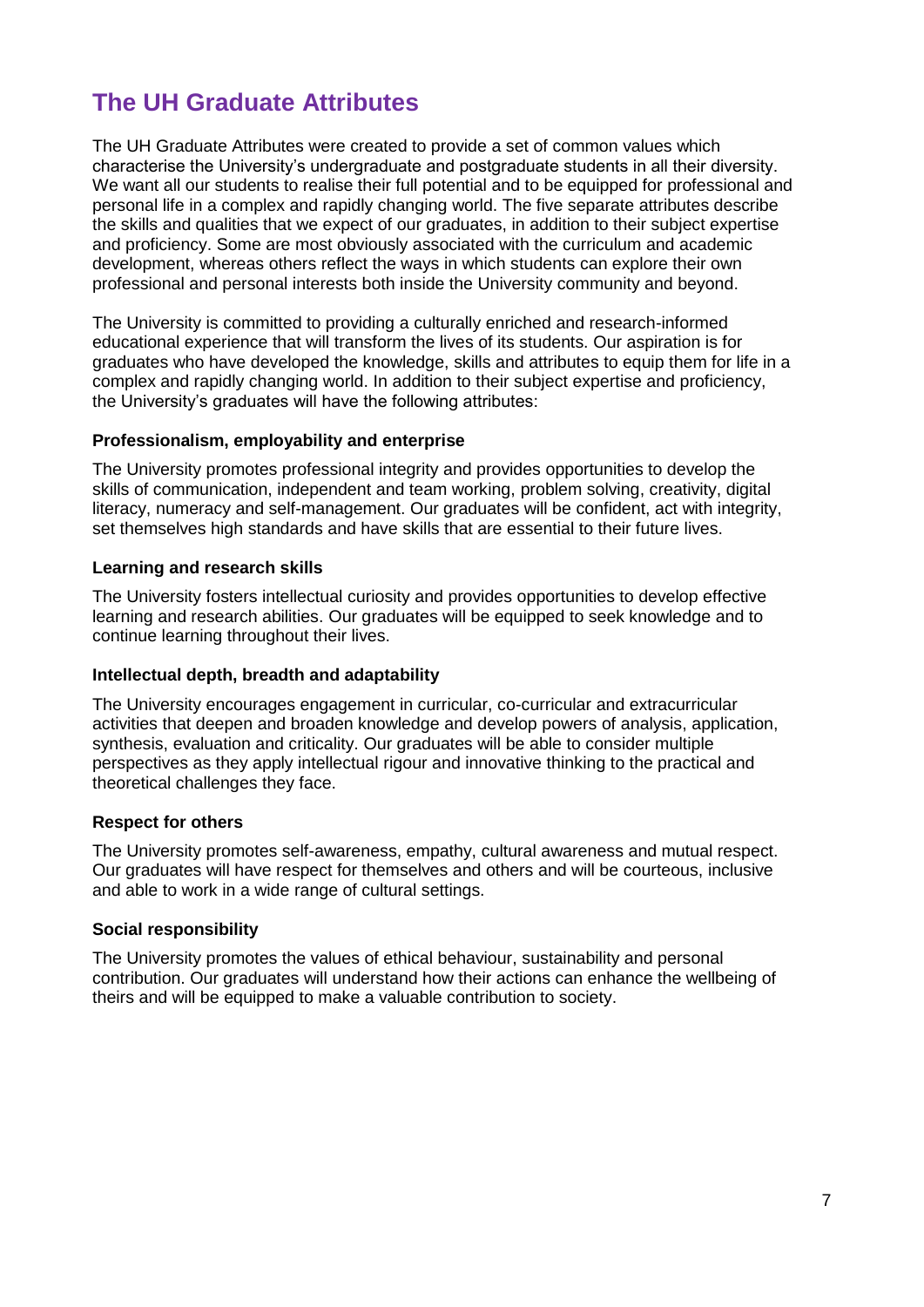### <span id="page-7-0"></span>**Key Academic Information**

### **University Policies and Regulations**

As a condition of their registration, all students of the University of Hertfordshire are required to comply with the University's rules, regulations and procedures. These rules, regulations and procedures are published in a series of documents called 'University Policies and Regulations' (UPRs). The University requires that all students consult these documents which are available on-line, on the UPR web site, at: [http://www.herts.ac.uk/secreg/upr/.](http://www.herts.ac.uk/secreg/upr/) Alternatively, the key UPRs governing your studies can be found at: http://www.herts.ac.uk/ data/assets/pdf file/0008/69749/handbook2014-15 academic[regulations.pdf.](http://www.herts.ac.uk/__data/assets/pdf_file/0008/69749/handbook2014-15_academic-regulations.pdf)

The UPRs that contain the academic regulations of particular relevance for undergraduate and taught postgraduate students are:

- a **Structure and Assessment Regulations – Undergraduate and Taught Postgraduate Programmes** (**UPR AS14,** at [http://sitem.herts.ac.uk/secreg/upr/AS14.htm\)](http://sitem.herts.ac.uk/secreg/upr/AS14.htm) explains:
	- how modules are graded (section D1);
	- how a degree is awarded and classified (sections D6 and D7);
	- the rules relating to interim awards and progression (section D3);
	- module failure (sections D4, D5 and D8):
	- serious adverse circumstances (section C2.8) and UPR AS13 section 5.3.2;

 cheating and plagiarism (section C2.9 and Appendix III) and UPR AS13 - section 2; (Programme Specifications may also identify additional requirements that apply to an award and/or its classification, for example, because of Professional Body accreditation requirements. Students should refer to the relevant Programme Specification which is available on StudyNet or contact your Programme Lead or equivalent (e.g. Programme Head/Manager/Tutor))

- b **Schedule of Awards** (**UPR AS11**, at [http://sitem.herts.ac.uk/secreg/upr/AS11.htm\)](http://sitem.herts.ac.uk/secreg/upr/AS11.htm) identifies the credit requirements for your award; (for further details, consult your Programme Specification on availability of interim and final awards for your chosen study)
- c **Assessments and Examinations (Undergraduate and Taught Postgraduate) and Conferments (Partner Organisation-delivered provision)** (**UPR AS13**, at [http://sitem.herts.ac.uk/secreg/upr/AS13.htm\)](http://sitem.herts.ac.uk/secreg/upr/AS13.htm) explains:
	- Coursework and examinations regulations (Appendix 1 sections 1, 3 and 4) (further information is available on the [Exams & Awards Office website,](http://www.studynet1.herts.ac.uk/intranet/examsoffice.nsf/Homepage?ReadForm) on StudyNet)
	- How you appeal against the decision of a Board of Examiners (Appendix I, section 5) (further information is available on the [Dean of Students' website,](http://www.studynet1.herts.ac.uk/ptl/common/studentcentre.nsf/Teaching+Documents?Openview&count=9999&restricttocategory=Personal+Life) on StudyNet)
	- Coursework and examinations regulations for disabled students (Appendix II)
	- Coursework submission and examination dates are set and published to the students by your host institution.

<span id="page-7-1"></span>Important information concerning changes to the University's academic regulations for undergraduate and taught postgraduate regulations and the implications of these changes for students, can be accessed via the following link: [http://www.studynet1.herts.ac.uk/ptl/common/studentcentre.nsf/page/98370E73AE82CA218](http://www.studynet1.herts.ac.uk/ptl/common/studentcentre.nsf/page/98370E73AE82CA21802577E60057CE00x) [02577E60057CE00x](http://www.studynet1.herts.ac.uk/ptl/common/studentcentre.nsf/page/98370E73AE82CA21802577E60057CE00x)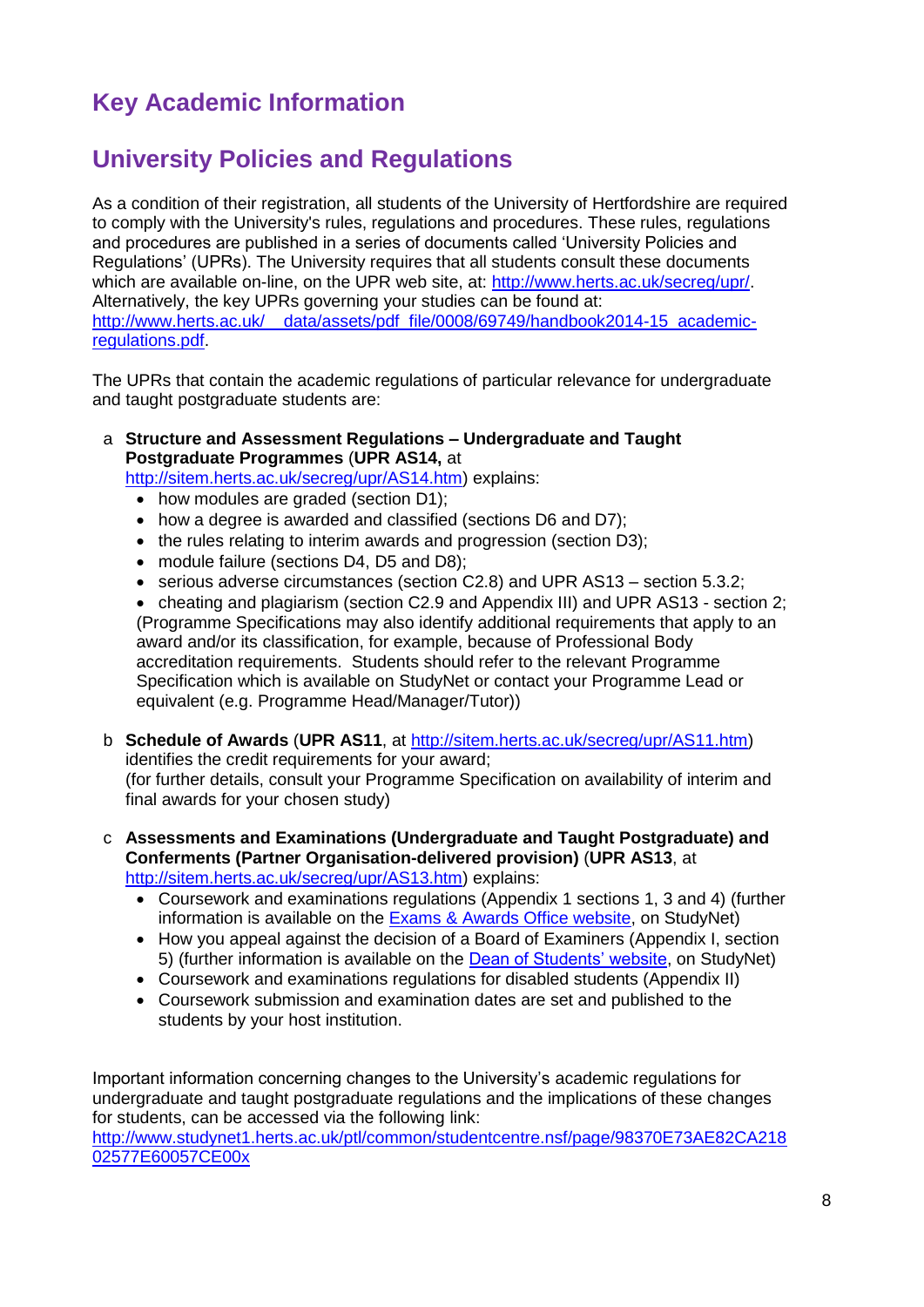### **Academic appeals, complaints and disciplinary procedures**

#### **Academic Appeals (also known as the Review of Assessment Decisions)**

All programmes of study are assessed either by examination, the submission of coursework or a mixture of both. A student attending and/or attempting an assessment is deemed to have declared themselves fit for that assessment (with only very rare exceptions). A student not attending/attempting an assessment must submit to the Board of Examiners (before that Board meets) an explanation of the serious adverse circumstances that caused the student to miss the assessment. The explanation must be supported by appropriate evidence. For further guidance see the section headed 'Serious Adverse Circumstances'.

If a Board of Examiners does not accept these serious adverse circumstances, the student will fail the assessment. If that does happen, there are a limited number of circumstances under which a student can appeal, firstly to the Principal or Head of your College/Institution and subsequently to the Vice-Chancellor.

Students not submitting Serious Adverse Circumstances who then fail an assessment can appeal after results are released, but the grounds for such an appeal are very limited (see **UPR AS13 Appendix I**). You are also allowed to raise a query concerning a decision on:

- a the mark for an individual item of coursework;
- b the grade awarded for an individual module;
- c completion of a stage of a programme, or progression to the next;
- d your entitlement to an award, including the class or grade of the award
- e the outcome of an investigation into a potential assessment offence (cheating, plagiarism, collusion, etc.).

Please note that the University will not consider queries which consist solely of a challenge to the academic judgement of your lecturers in marking your work. In most cases your host institution will consider your appeal, and refer it to the relevant Module or Programme Board of Examiners to reconsider their decision if they feel that your appeal is valid. If you are unhappy with the outcome of the appeal, you may also appeal to the Vice-Chancellor of the University (see **UPR AS13, Appendix I** for details on how to do so).

#### **Complaints**

In the main, students enjoy their studies, but things sometimes can go wrong. If that should happen, the University would always advise that efforts should be made to resolve the issue informally and at a local level. If that is not possible, a formal complaints procedure exists. Details of the formal complaints procedure can be found in **UPR SA05** [\(http://sitem.herts.ac.uk/secreg/upr/SA05.htm\)](http://sitem.herts.ac.uk/secreg/upr/SA05.htm), as well as the complaints procedure published by your host institution.

In all cases your host institution will consider and make a decision on your complaint. If you are unhappy with the outcome of the complaint, you may also complain to the Vice-Chancellor of the University, but only if the nature of your complaint could have affected your academic performance (see **UPR SA05** for details on how to do so).

#### **Disciplinary procedures**

If a student breaks University or host institution regulations, this could result in disciplinary procedures being invoked. In all cases your host institution will investigate your alleged misconduct, and make a decision on any non-academic disciplinary matters. However, where the nature of alleged misconduct is an academic one (eg. cheating in an assessment), the matter will be dealt with in accordance with **UPR AS13, Appendix I** and **UPR AS14, Appendix II**.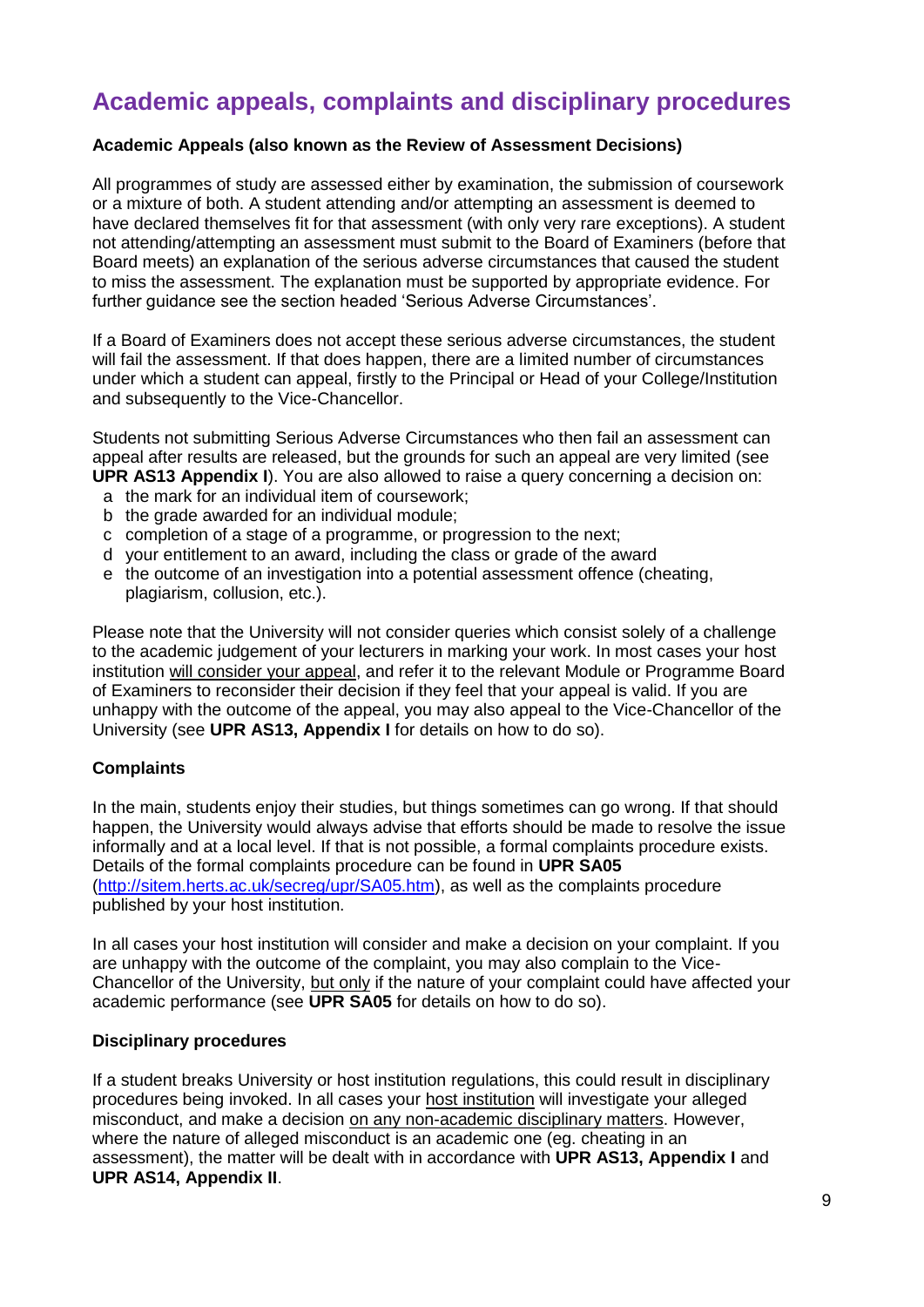### <span id="page-9-0"></span>**Serious Adverse Circumstances**

#### **What are 'serious adverse circumstances'?**

'Serious adverse circumstances' are significant circumstances beyond a student's control that would affect the student's ability to perform to their full potential if they were to submit or attend assessments at the appointed time. The table on pages 11-13 sets out the guidance to University Module Boards of Examiners. It provides as many examples as possible of the types of circumstance that the University considers to be sufficiently serious, along with some examples of what would not be sufficient.

#### **Principles**

The University allows students to draw to its attention any significant circumstances beyond the student's control that mean their performance would be prejudiced if they were to submit or sit an assessment at the appointed time in the academic session. However, if a student, despite such circumstances, decides to sit/submit an assessment, the University will not accept a claim that the student has serious adverse circumstances in respect of the assessment. This principle is in line with the University's aim of making its students fit for the world of employment; one such skill involves taking responsibility for one's own decision making. This principle operates subject to two highly exceptional circumstances set out below.

Programme staff will advise students on what a Module Board is likely to regard as a serious adverse circumstance, but the decision whether to sit/submit or not to sit/submit will lie with the student alone. Where a claim of serious adverse circumstances is submitted by a student, the following principles will be adhered to by the Module Boards:

- Where a student has proven serious adverse circumstances, the University does not award grades on the basis of what the student may have achieved had the circumstances not existed/occurred. Instead, the University grants more time or repeated opportunities in order for the student to demonstrate their knowledge and abilities.
- The University will treat information about a student's serious adverse circumstances with sensitivity and respect, regardless of the level of perceived severity; and
- The University will treat a student's reported circumstances with as much confidentiality as is practically possible. In very sensitive circumstances, a student may request that the circumstances are only disclosed to the Chair of the Module Board and the external examiners (UPR AS14, section C2.8.7).

#### **Process for submission of serious adverse circumstances**

If there is a serious adverse circumstance that has affected an assessment (or assessments) of a student, the student must communicate details to the University (via the host institution), with appropriate evidence. The details must be submitted to the Module Board, through the host institution, prior to any meeting of the Board as described in the University's Policies and Regulations (**UPR AS14, section C2.7**; **UPR AS13 Appendix I, section 5.3.2**). Submission should be no later than ten working days before the meeting of the Board.

#### **Serious adverse circumstances and non-attendance at an examination/in-class test**

If a student is not sufficiently fit to attend an examination/in-class test they should notify the appropriate staff in their host institution before the scheduled start time, and their doctor or other registered medical professional/counsellor (where appropriate) as soon as possible. Certification can only be provided if a doctor or nurse has been actively consulted by a student during their illness.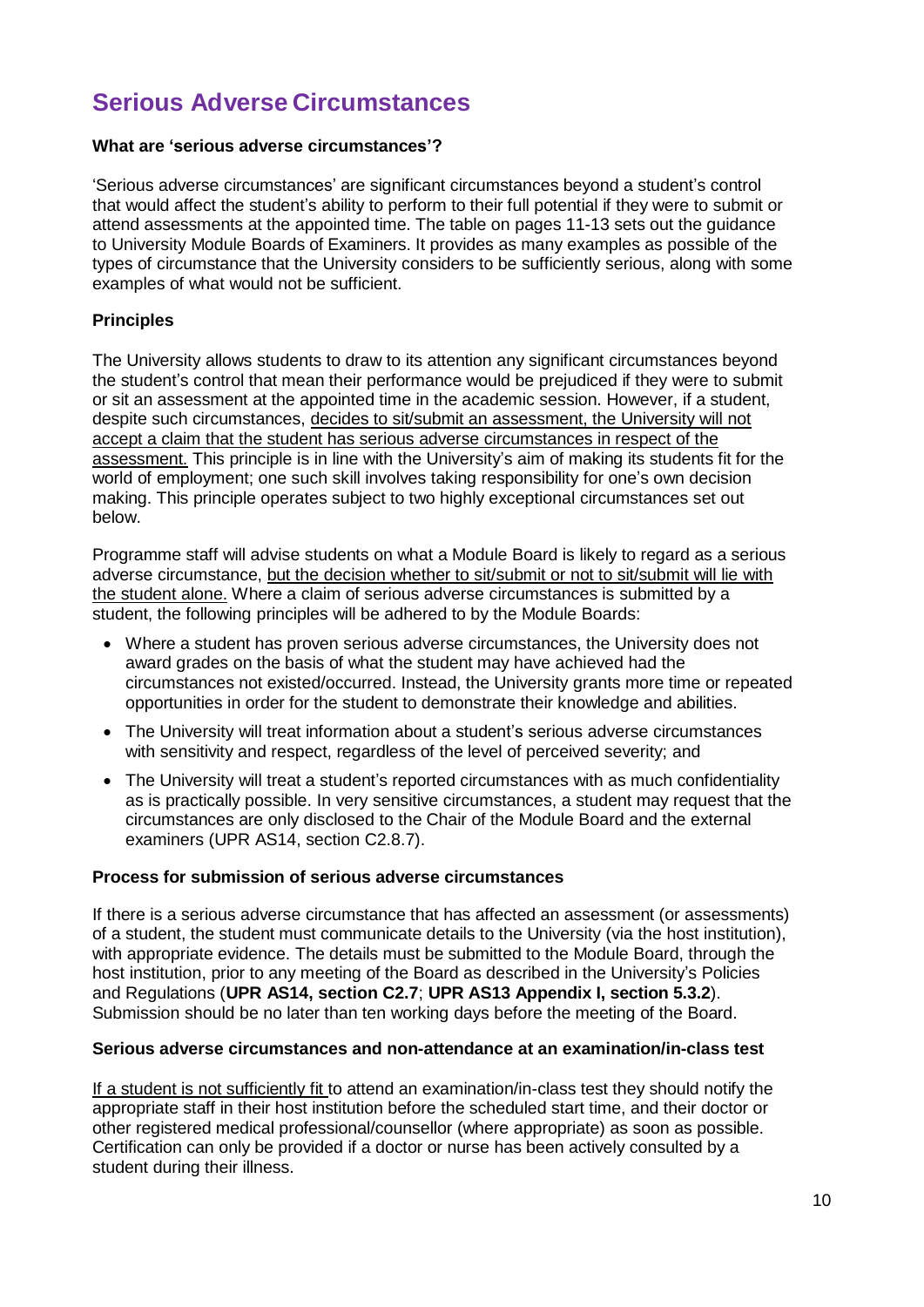#### **Serious adverse circumstances and failure to submit coursework by the due date**

If a student is unable to submit coursework by the due date, in the first instance they should apply to their module lecturer or programme tutor for an extension (if available). Once the period for extensions has expired, students must complete a serious adverse circumstances form following the procedure set out above.

#### **Serious adverse circumstances and attendance at an examination/in-class test or the submission of coursework**

Except in the two circumstances outlined below, students who sit/submit an assessment deem themselves to be sufficiently able to undertake the assessment and cannot later claim to have suffered 'serious adverse circumstances' to explain poor performance.

#### **Exceptions:**

1. *Where at the time of sitting/submitting the relevant assessment, it is established that the student was not capable of understanding that their performance was likely to be affected seriously by ill health and/or its treatment and this view is supported by a doctor/psychiatric practitioner*.

This ground will be a very rare occurrence as in most circumstances students will be in a position to decide whether their serious adverse circumstances are likely to affect their performance in assessments. Examples may include the death of a close family member within a day or so of the examination/in-class test; being involved in a serious car accident on the way to an examination and suffering post-traumatic stress; or being unaware of the likely effect of a serious mental illness on assessment performance.

The student will be required to lodge a claim of serious adverse circumstances using the normal procedures (see above). In addition, they will be required to take a special letter to their doctor/psychiatric practitioner in which the health professional is asked to certify to the effect that at the time the student took the assessment they were *not capable of understanding* that their performance was likely to be affected seriously by ill health and/or its treatment. If the claim is upheld, the original mark will be null and void. If the claim is not upheld, the recorded mark will stand.

*2. Where a student suddenly becomes unwell during an examination or in-class test and they decide to leave without completing the assessment. In this event, they must notify the invigilator before leaving the examination room of the serious adverse circumstances which necessitate their leaving, unless it is impractical to do so (eg, the student is unconscious or being violently sick).*

If, having left the examination room, the student decides to rely on serious adverse circumstances and they submit a form requesting a deferral and their circumstances are approved, the original mark will be null and void. If the claim is not upheld, the recorded mark will stand.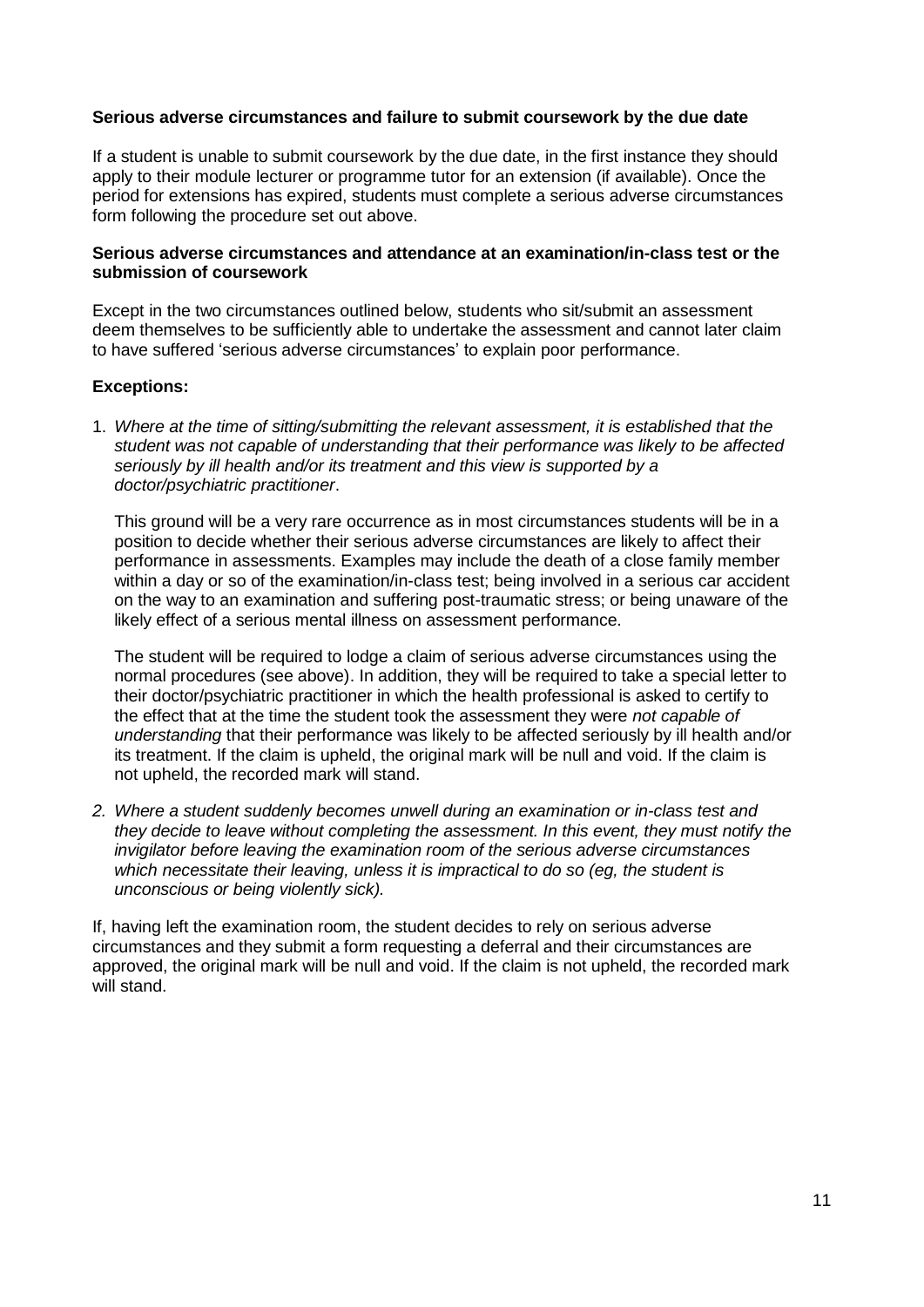Table of serious adverse circumstances and actions

|   | Main types of serious adverse circumstance (SAC)<br>reported                                                                                                                                                                                                                                                                                                                                                                                                                                                                                                                                                                                                                                                                                                                 | <b>Evidence required</b>                                                                                                                                                                                                                                                                                                                                                         | <b>Action (levels</b><br>0,4,5) | Action (levels 6, 7)<br>(if level 6 referral is allowed, the Board can<br>use advice for levels 0,4 and 5)                                                                                                                                                                                                                                                                                         |
|---|------------------------------------------------------------------------------------------------------------------------------------------------------------------------------------------------------------------------------------------------------------------------------------------------------------------------------------------------------------------------------------------------------------------------------------------------------------------------------------------------------------------------------------------------------------------------------------------------------------------------------------------------------------------------------------------------------------------------------------------------------------------------------|----------------------------------------------------------------------------------------------------------------------------------------------------------------------------------------------------------------------------------------------------------------------------------------------------------------------------------------------------------------------------------|---------------------------------|----------------------------------------------------------------------------------------------------------------------------------------------------------------------------------------------------------------------------------------------------------------------------------------------------------------------------------------------------------------------------------------------------|
|   | Medical (serious - not a recognised disability).<br>Examples: broken limb, problem with eyesight, influenza,<br>vomiting or migraine at time of assessment, infectious<br>condition.<br>Notes: Influenza ('flu') does not refer to the common cold or<br>conditions with similar symptoms.<br>Some conditions may be able to be accommodated by<br>separate arrangements (eg, the use of an amanuensis for<br>those with broken arms) if they are reported before the cut-off<br>date for adjustments published on StudyNet.                                                                                                                                                                                                                                                 | Medical certificate (self-<br>certification for the first seven<br>days of illness is only permitted<br>if the student provides evidence<br>that it is the policy of their<br>GP practice not to issue medical<br>certificates), or evidence from<br>the invigilator's log.<br>For students registered with the<br>University medical practice,<br>please see paragraph 5 of the | Deferral.                       | Deferral.<br>If, however, the student has acceptable serious<br>adverse circumstances which prevent him/her<br>from sitting the deferral until the same time in<br>the following academic session, the Programme<br>Board has discretion to offer Final<br>Compensatory Credit with or without penalty<br>(for a total of thirty credits) subject to the<br>limitations set out in UPR AS14 D.4.1. |
| 2 | Medical (minor). The following conditions are considered to be Not applicable.<br>minor (unless, in the case of an examination/in-class test, the<br>symptoms are so bad on the relevant day that the student is<br>too unwell to attend, in<br>which case the condition will be treated as serious as in 1<br>above):<br>Self-limiting respiratory infections – eg, cold, sore throat,<br>earache, cough, sinusitis<br>Other short-term infections - eg,<br>cystitis, gastroenteritis<br>Asthma<br>Mechanical pain such as lower back pain, sprains and<br>tendonitis $-$ eg, writer's cramp/RSI<br>Tension-type headaches<br>٠<br>Period pains<br>Irregular irritable bowel syndrome<br>Hay fever<br>Stress or anxiety when this is exclusively related to<br>examinations |                                                                                                                                                                                                                                                                                                                                                                                  | Not an acceptable SAC.          |                                                                                                                                                                                                                                                                                                                                                                                                    |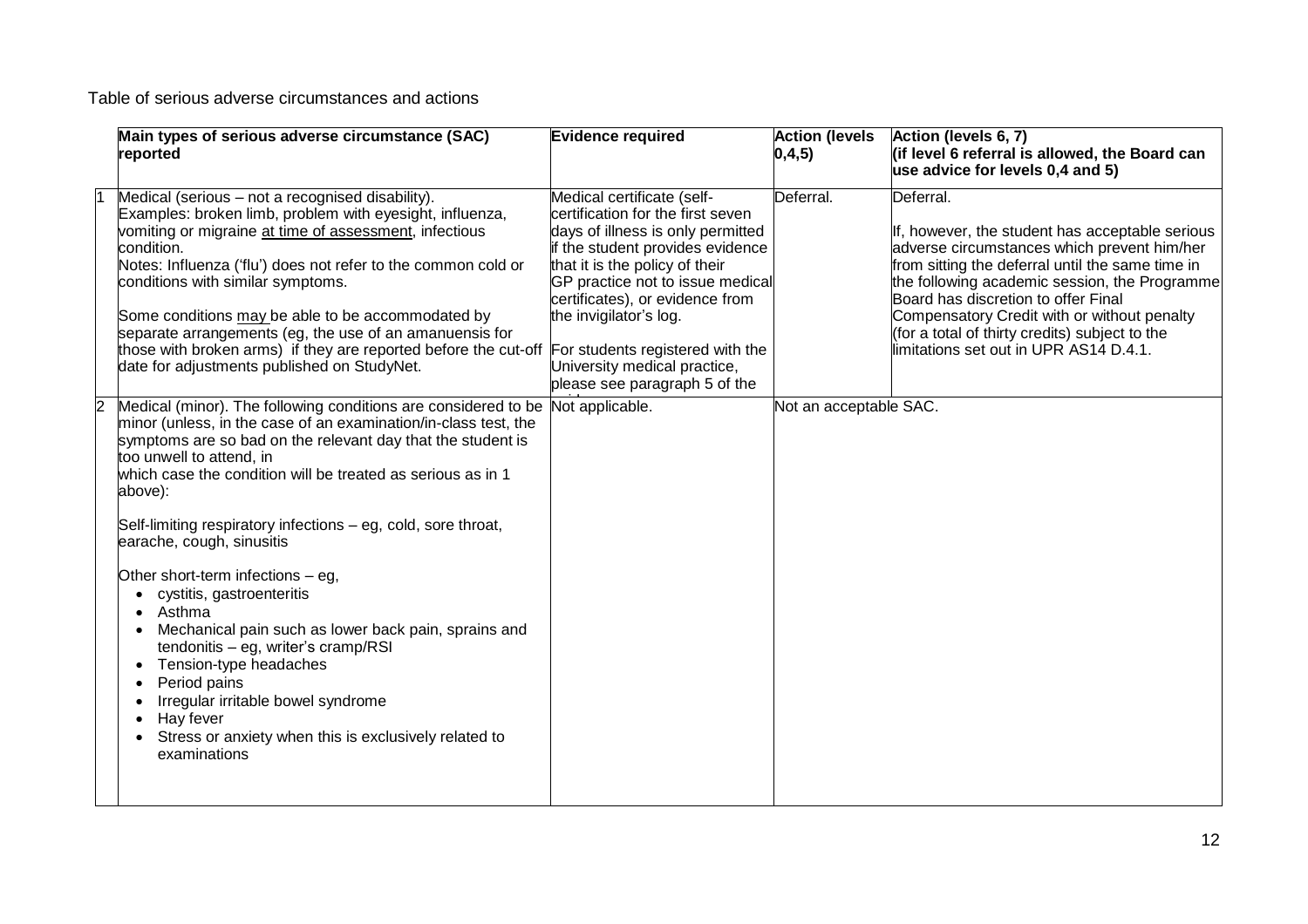|   | Main types of serious adverse circumstance (SAC)<br>reported                                                                                                                                                                                                                                                                                                                                                                                                                                                                     | <b>Evidence required</b>                                                                                                       | <b>Action (levels</b><br>(0, 4, 5) | Action (levels 6, 7)<br>(if level 6 referral is allowed, the Board can<br>use advice for levels 0,4 and 5)                                                                 |
|---|----------------------------------------------------------------------------------------------------------------------------------------------------------------------------------------------------------------------------------------------------------------------------------------------------------------------------------------------------------------------------------------------------------------------------------------------------------------------------------------------------------------------------------|--------------------------------------------------------------------------------------------------------------------------------|------------------------------------|----------------------------------------------------------------------------------------------------------------------------------------------------------------------------|
| 3 | <b>Disabled students</b><br>A diagnosis of a disability (as opposed to a reason related to a Not applicable.<br>diagnosed disability) is not valid grounds for a SAC.                                                                                                                                                                                                                                                                                                                                                            |                                                                                                                                | Not an<br>acceptable SAC.          | Not an acceptable SAC.                                                                                                                                                     |
|   | A reasonable adjustment, agreed through a Study Needs<br>Agreement (SNA) is not an acceptable SAC.                                                                                                                                                                                                                                                                                                                                                                                                                               | Not applicable.                                                                                                                | Not an<br>acceptable SAC.          | Not an acceptable SAC.                                                                                                                                                     |
|   | Late disclosure of a disability with a valid reason/request for<br>disability adjustment (after the cut-off date for agreeing<br>adjustments published on StudyNet). Adjustments will only be<br>made if failure to do so would disturb other candidates and/or<br>endanger the candidate themselves if left in the main exam<br>room. Extra time will not be given. The student has the choice<br>of whether or not to sit/submit, but if they decide to sit/submit<br>they cannot claim to have serious adverse circumstances. | Confirmation in writing from a<br>member of Disability Services<br>that the SAC is valid.                                      | Deferral.                          | As circumstance 1; the Module/Programme<br>Board will consider the seriousness of the<br>condition and the extent of the student's control.                                |
|   | Unforeseen effect of a disability-related occurrence $-e.g. (a)$<br>when the effect of a disability is not anticipated, such as an<br>epileptic seizure or unexpected episode of mental ill health; (b) that the SAC is valid.<br>when a reasonable adjustment agreed through an SNA has<br>not been implemented.                                                                                                                                                                                                                | Confirmation in writing from a<br>member of Disability Services                                                                | Deferral.                          | As circumstance 1; the Module/Programme<br>Board will consider the seriousness of the<br>condition and the extent of the student's control.                                |
|   | Death in immediate family (grandparent, parent, sibling, child,<br>grandchild, first cousin, aunt, uncle, spouse, partner, parent-in- information (location of funeral,<br>law) or close friend within the semester (or for an extended<br>time period in exceptional circumstances).                                                                                                                                                                                                                                            | Death certificate, additional<br>religious observance<br>requirements for mourning, etc).                                      | Deferral.                          | As circumstance 1; the Module/Programme<br>Board will consider the timing of the death, the<br>responsibilities of the student and the closeness<br>of the relationship.   |
|   | Attendance at a funeral at the time of the assessment.                                                                                                                                                                                                                                                                                                                                                                                                                                                                           | Death certificate, additional<br>information (location of funeral,<br>religious observance<br>requirements for mourning, etc). | Deferral.                          | As circumstance 1; the Module/Programme<br>Board will consider the timing of the death, the<br>responsibilities of the student and the closeness<br>of the relationship.   |
|   | Death of a relative or friend outside the semester, or the<br>funeral is not at same time as assessment.                                                                                                                                                                                                                                                                                                                                                                                                                         | Not applicable.                                                                                                                | Not an acceptable SAC.             |                                                                                                                                                                            |
|   | Serious illness in family (particularly where the student has<br>duty of care; 'family' defined<br>as in circumstance 4).                                                                                                                                                                                                                                                                                                                                                                                                        | Medical certificate.                                                                                                           | Deferral.                          | As circumstance 1; the Module/Programme<br>Board will consider the timing of the illness, the<br>responsibilities of the student and the closeness<br>of the relationship. |
| 8 | Commitment outside of the student's control (eg,<br>emergencies, including unexpected loss of childcare) on the<br>date when the student is required to attend for an assessment.                                                                                                                                                                                                                                                                                                                                                | As appropriate (eg, letter from<br>employer or nursery).                                                                       | Deferral.                          | As circumstance 1; the Module/Programme<br>Board will consider the seriousness of the event<br>and the extent of the student's control.                                    |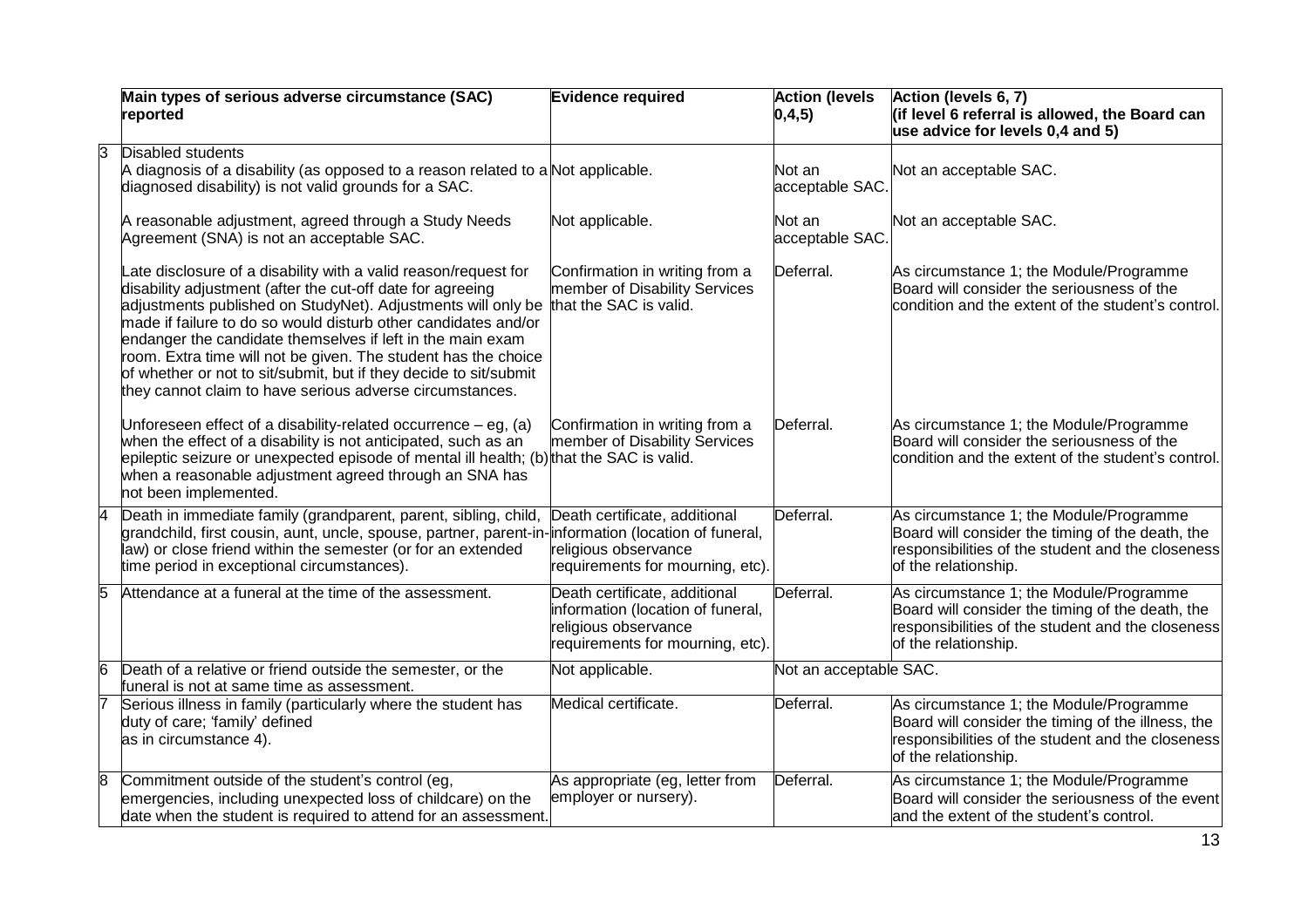| Main types of serious adverse<br>circumstance (SAC) reported                                                                                                                                 | <b>Evidence required</b>                                                                                                                                                                                  | <b>Action (levels</b><br>0,4,5)                                          | Action (levels 6, 7)<br>(if level 6 referral is allowed, the Board can<br>use advice for levels 0,4 and 5)                                                                                                                                                                                                                                                                                               |
|----------------------------------------------------------------------------------------------------------------------------------------------------------------------------------------------|-----------------------------------------------------------------------------------------------------------------------------------------------------------------------------------------------------------|--------------------------------------------------------------------------|----------------------------------------------------------------------------------------------------------------------------------------------------------------------------------------------------------------------------------------------------------------------------------------------------------------------------------------------------------------------------------------------------------|
| Work commitments (part-time students only) (eg, heavy<br>workload at the time an assessment is due).                                                                                         | As appropriate (eg, letter from<br>employer).                                                                                                                                                             | Deferral.                                                                |                                                                                                                                                                                                                                                                                                                                                                                                          |
| 10 Serious transport problem (ie, exceptional circumstance<br>such as a serious rail delay or road traffic accident, snow compensation slip from rail<br>causing serious delays to traffic). | As appropriate (eg, copy of ticket,<br>company, traffic report).                                                                                                                                          | Deferral.                                                                | As circumstance 1; the Module/Programme<br>Board will consider the severity of the transport<br>incident and the extent of the student's control.                                                                                                                                                                                                                                                        |
| 11 Routine type, predictable or partly predictable transport<br>problem (eg, traffic jams, late train or bus, tyre puncture,<br>etc).                                                        | Not applicable.                                                                                                                                                                                           | Not an acceptable SAC.                                                   |                                                                                                                                                                                                                                                                                                                                                                                                          |
| 12 Misunderstood examination timetable.                                                                                                                                                      | Not applicable.                                                                                                                                                                                           | Not an acceptable SAC.                                                   |                                                                                                                                                                                                                                                                                                                                                                                                          |
| 13 Overslept.                                                                                                                                                                                | Not applicable.                                                                                                                                                                                           | Not an acceptable SAC.                                                   |                                                                                                                                                                                                                                                                                                                                                                                                          |
| 14 Religious reasons, where not working is a requirement                                                                                                                                     | Requests must be notified to the<br>University at least two weeks in<br>advance, with appropriate evidence,<br>or by the deadline published by the<br>Examinations Office in<br>the case of examinations. | University's decision is final.                                          | The University will make reasonable attempts to make<br>adjustments to the assessment timetable. Deferral is an option<br>where work is prescribed on a particular day for a particular faith<br>group. If there is doubt as to whether work is prescribed then the<br>University will be guided by the advice of the University Chaplain<br>who will consult with appropriate sources. In all cases the |
| 15 Serious personal problem not medical (eg, separation<br>from spouse/partner, victim of crime) within the semester. counsellor, landlord, crime reference                                  | As appropriate (letter from<br>number, etc).                                                                                                                                                              | Deferral.                                                                | Deferral.<br>If, however, the student has further acceptable<br>serious adverse circumstances that prevent<br>him/her from sitting the deferral until the same<br>time in the following academic session, the<br>Programme Board has discretion to offer Final<br>Compensatory Credit without or without penalty<br>(for a total of thirty credits).                                                     |
| 16 Financial.                                                                                                                                                                                | Not applicable.                                                                                                                                                                                           | Not an acceptable SAC.                                                   |                                                                                                                                                                                                                                                                                                                                                                                                          |
| 17 Holidays.                                                                                                                                                                                 | Booking information.                                                                                                                                                                                      |                                                                          | Deferral. Only acceptable if the booking is made prior to<br>acceptance of the University of Hertfordshire offer.                                                                                                                                                                                                                                                                                        |
| 18 Computer problems.                                                                                                                                                                        | As appropriate (eg, memo from IH<br>explaining the nature of the<br>problem).                                                                                                                             | Not acceptable,<br>unless<br>sufficiently large<br>group of<br>students. | As circumstance 1; the Module/Programme<br>Board will consider the seriousness of the event<br>experienced by a and the extent of the student's control.                                                                                                                                                                                                                                                 |
| 19 Complaints about staff (eg, supervision).                                                                                                                                                 | Various (diary of missed meetings or To be dealt with through Module Board.<br>classes, etc).                                                                                                             |                                                                          |                                                                                                                                                                                                                                                                                                                                                                                                          |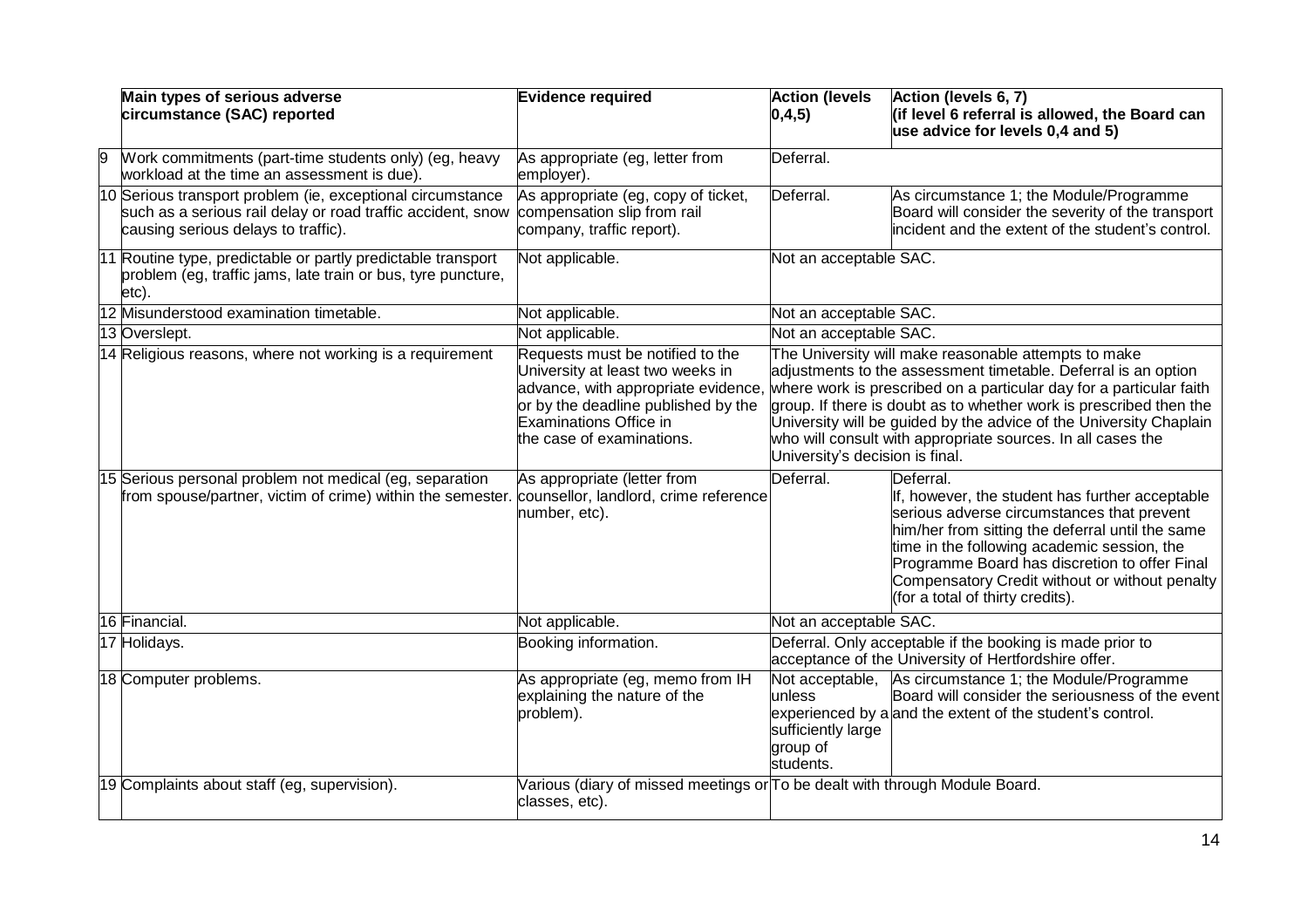### <span id="page-14-0"></span>**Plagiarism and collusion**

#### **What is academic integrity?**

Academic integrity is fundamental to the values promoted by the University. It is important that all students are judged on their ability, and that no student is allowed unfairly to take an advantage over others, to affect the integrity of the assessment process, or to diminish the reliability and quality of the University of Hertfordshire degree.

The University is a 'learning community' in which students and staff learn from each other, from their peers and through original research. In maintaining this learning community, the concept of academic integrity is fundamental. Academic integrity means that both staff and students conduct all aspects of their academic work in accordance with the accepted conventions of good academic practice in written work and creative practice.

Good academic practice involves students understanding how to use the work of academics and other students to develop their own insights into a particular area of study and to generate new ideas. In particular, it is never acceptable to use the words of others or their creative output (whether published or unpublished, including material from the internet) without explicit acknowledgement.

Achieving good academic practices involves:

- developing your own independent evaluation of academic issues
- drawing upon research and evidence from academics in your field of study
- discussing and evaluating existing concepts and theories
- demonstrating your understanding of the key literature
- developing your own arguments.

Good academic practice means developing:

- study skills (eg, reading, note-taking, summarising, paraphrasing, research)
- critical enquiry and evaluation (eg, balanced opinion, reasoning and argument)
- referencing and bibliographic citation skills (ie, when and how to reference).

Bad academic practice or academic dishonesty (plagiarism, cheating, fraud, etc.) is often caused by failing to understand what is expected and what is allowed. Acting with academic integrity enables students to demonstrate their own knowledge, skills and understanding of the subject and then to receive feedback to help them to progress. Failure to act in this way means that a student will not be developing the skills which are essential in the longer term to personal and academic growth. The feedback received on the student's work will not help them to improve as it will not be a genuine reflection on their knowledge and abilities.

Some suggestions to help you to develop good academic practices include:

- When you take notes from sources, make sure you do so in ways that identify where you are making your own observations based on what you are reading, where you are paraphrasing and where you are recording direct quotations. This will be particularly important if you are taking notes and then reviewing them at a later stage
- Plan your study time, be aware of deadlines and leave plenty of time for writing to avoid the need to take 'short cuts' which could lead to bad academic practice
- Avoid including large amounts of acknowledged pasted material, or over- quotation from external sources, as this is likely to detract from the quality and originality of the work and is therefore unlikely to secure good marks. To demonstrate your knowledge and ability effectively in assignments you need to use your own words
- The purpose of assessment is to enable you to develop and demonstrate your own knowledge and understanding of the area of study. It is expected that your work should be informed by, and refer to, the work of others in the field or to discussions with your peers and tutors. However, such contributions must always be acknowledged in accordance with conventions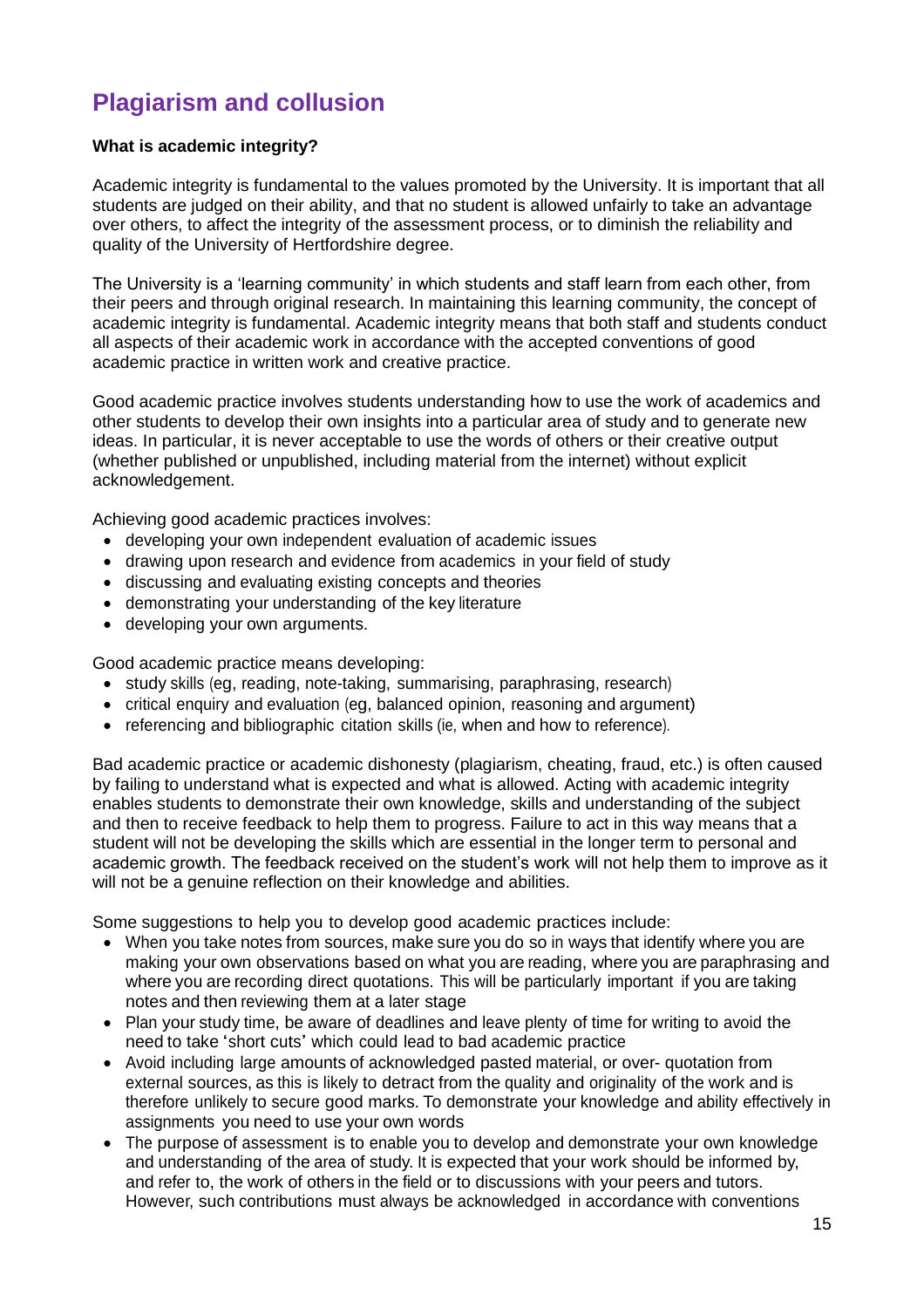appropriate to the discipline. This requires more than a mention of a source in a bibliography. You should acknowledge, as they arise in your work, another person's ideas, artworks or words using the appropriate referencing conventions. It is important to make clear which are your words, ideas or artworks and which have been taken from others

• It is often helpful to discuss ideas and approaches to your work with your fellow students. However, work submitted for assessment should always be entirely your own except where clearly specified otherwise in the instructions of the assignment. In some instances, working in groups will be required, and there may be occasions when work is submitted from the whole group rather than individuals. In these instances the instructions will make it clear how individual contributions to the joint work should be identified and will be assessed. If you are in any doubt, check with the person setting the assignment.

### <span id="page-15-0"></span>**Feedback on coursework and exams**

#### **Coursework**

You will receive a mark and feedback on all your coursework within four weeks (**UPR AS13, section 5.5**), unless there is a valid reason for it to be delayed.

#### **Exams**

You are entitled to request feedback on all your exams (**UPR AS13, section 5.5**). You can find out how to request this feedback in your programme handbook or from the programme tutor.

### <span id="page-15-1"></span>**Examination boards**

Boards of Examiners meet at the end of your module to confirm the grades you have achieved for each module studied, and to make decisions on progression through your programme and awards at the end of your programme, or when exiting the programme for some other reason. There are two types of Boards of Examiners: Module Boards and Programme Boards. See **UPR AS13, section 9.4** (Module Boards) and **section 9.5** (Programme Boards) for more information.

Module Boards:

- confirm and report the grade a student has achieved in each module.
- decide on changes to grades because of proven serious adverse circumstances
- decide the penalties to be imposed in proven cases of cheating, plagiarism and collusion
- monitor the performance of students from different programmes studying a module.
- issue grades to students.

Programme Boards:

- consider the eligibility of students for awards.
- recommend the conferment of awards and the classification of such awards.
- make decisions on the progression of students.
- decide on any award of compensatory credit (see **UPR AS14, section D 4.4** (undergraduate students) or **section D 4.5** (postgraduate students).

If you wish to *appeal* against the decision of a Board of Examiners, please refer to the 'Appeals, complaints and disciplinary procedures' section of this guide.

#### **External Examiners**

The University appoints external examiners, mainly from other universities but also from industry and/or the professions. They are qualified and experienced in the subject, have an understanding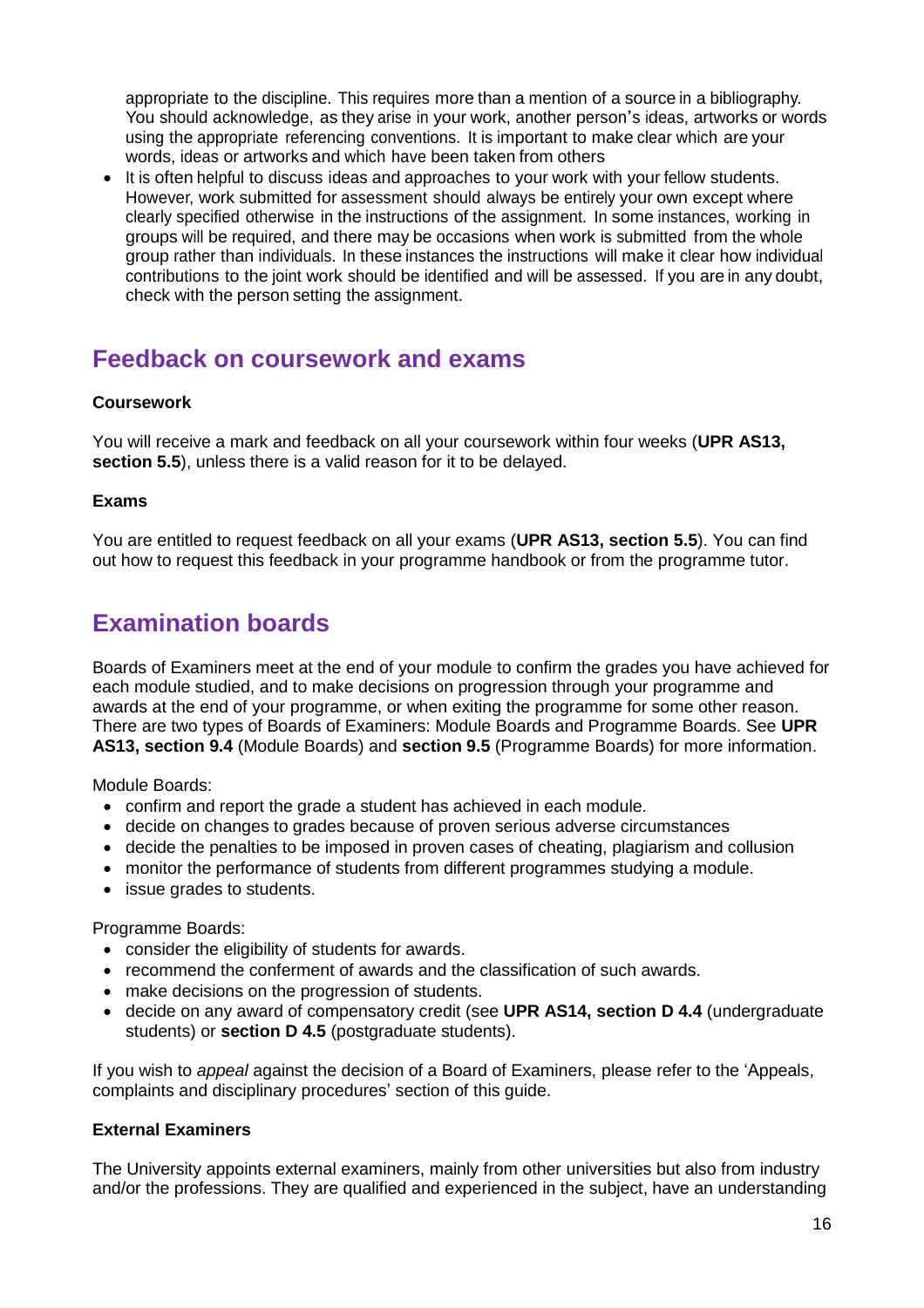of the academic standards required for the award and are independent of the University of Hertfordshire. As such, they are able to provide carefully considered advice on the academic standards of the programmes and/or modules to which they have been appointed, and can offer advice on good practice and how to enhance the quality of those programmes/modules. They are also able to offer an informed view of how standards compare with the same or similar awards at other UK Universities of which they have experience.

Each External Examiner provides an annual written report to the University, providing invaluable independent feedback to the University at module and programme level. The University recognises the importance of the role of students in the management of academic standards and quality, and so External Examiners' reports are made available to Student Representatives as part of the annual monitoring process. If you are not a Student Representative and you would like to request a copy of the External Examiners' reports relating to your programme, a list of External Examiners, by subject area, is available at [go.herts.ac.uk/e](http://www.go.herts.ac.uk/externalexaminers)xternalexaminers

Please note that contacting External Examiners regarding any aspect of your programme of study is prohibited. The University has appropriate internal mechanisms in place if you wish to raise a concern using the complaints or appeals procedures.

### <span id="page-16-0"></span>**Certificates**

Students' certificates are produced by the Exams & Awards Office after an Examination Board has met to agree a student's qualification. These are usually given to the student at the time of their awards ceremony. However, requests can be made via email if they are needed earlier (contact the Exams & Awards Office: +44 (0)1707 281111 or [exams@herts.ac.uk\)](mailto:exams@herts.ac.uk).

It is important to note that students' names appear on their certificates according to how they were registered at the time an Exam Board meets. If a student wishes to discuss the possibility of changing their registered name, they must contact their host institution before the Exam Board meets. Certificate names must still remain the student's legal name. More information is provided on the Exams & Awards Office website (see [go.herts.ac.uk/awardcertificate\)](file:///C:/Users/rm08adj/AppData/Local/Microsoft/Windows/Temporary%20Internet%20Files/Content.Outlook/JB3QLT9V/go.herts.ac.uk/certificate).

### <span id="page-16-1"></span>**Students withdrawing**

There are many reasons why a student may decide to withdraw from their programme. However, there are also certain circumstances in which the University may decide to withdraw a student. These can include academic failure, debt and disciplinary reasons. Students considering withdrawal are advised to consult with their Programme Tutor at their host institution.

### **How the university communicates with you**

The majority of communication between UH and students takes place via the host institution. However, if you wish to contact the University directly you should normally do so through the University Link Tutor. Please ask your host institution or your student rep for contact details of your Link Tutor.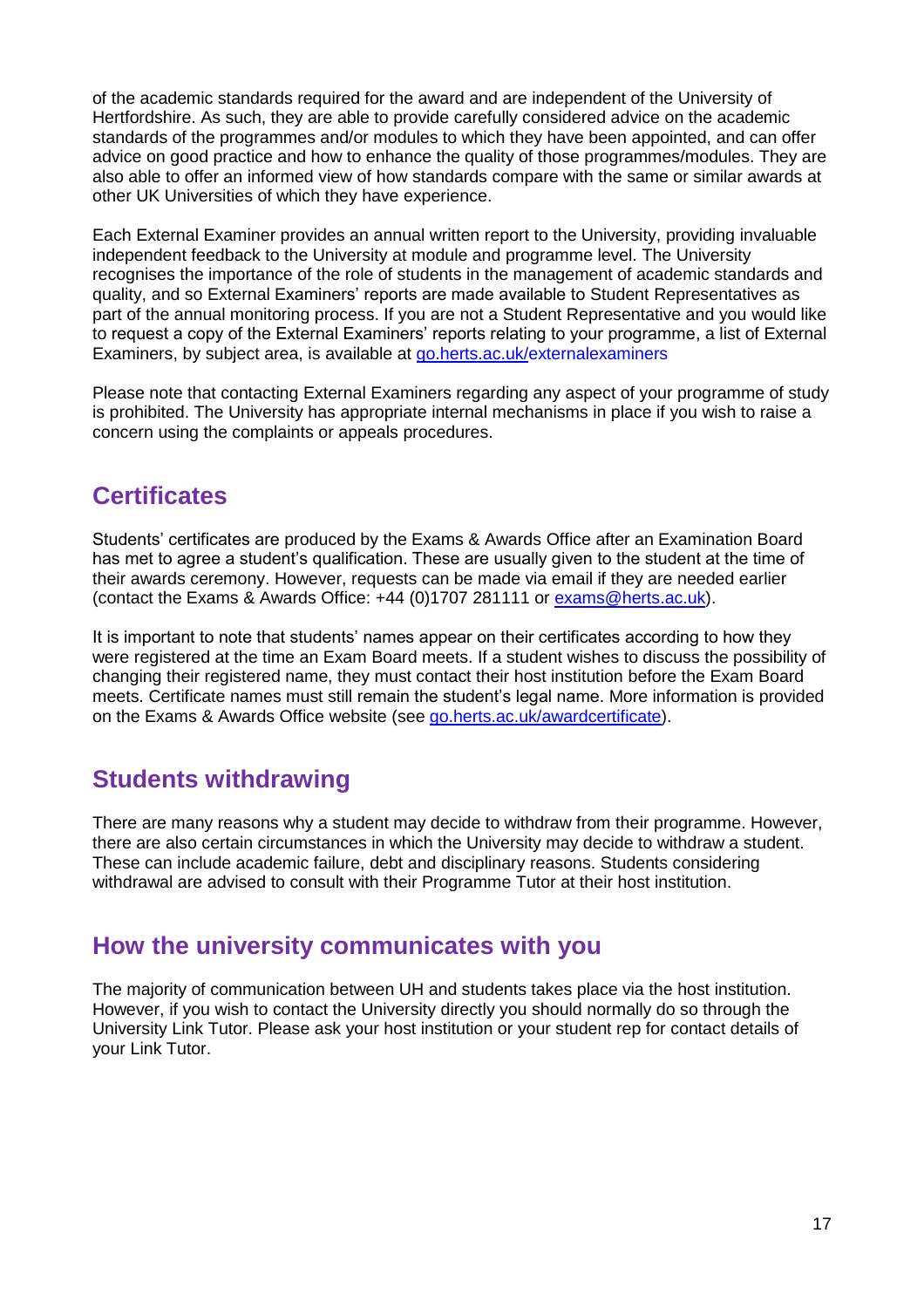### **Student opinion and student representation**

At the University we put students at the heart of everything we do. We want students to be involved, to give us your views, to feel empowered and to help us shape and improve your learning experience. Student opinion is fundamental to the running of the University and takes place at all levels in a variety of ways.

Here are some ways in which you could get involved in shaping the student learning experience at your host institution:

- 1. Complete a student feedback questionnaire. Student feedback is collected on academic matters such as teaching and assessment on your programme, on your lecturers or on the services provided by your host institution. Your host organisation will arrange for these questionnaires or surveys to be administered
- 2. Attend a student forum or focus group, again organised by your host institution. In some cases, online meetings are organised by the University;
- 3. Become a Student Representative. Each programme has Student Reps elected to represent their group. The aim of the system is to ensure that each and every student has the opportunity to input into shaping the student experience they have here at their host institution. You can find the details of your Student Reps through your programme tutor.

Student reps attend programme committees, and student opinion is essential to making the work of these committees effective. The Student Reps feed back the views of the student body at these meetings. Even if the role of Student Rep is not for you, make sure you know who your Student Rep is and that you ensure that your views are heard and considered. Student Reps must provide feedback to their fellow students on the work they are undertaking and the outcomes they have achieved.

University staff may also wish to consult students on other matters affecting their Programme, School or the whole student body. In this situation, Student Reps are in an ideal position to go out and gather the opinions of their peers and feedback their responses to staff.

Student Representatives play an incredible role. They ensure that students' views are heard and are active in improving the student experience here at the University of Hertfordshire. The role of Student Rep is also a rewarding opportunity that also has the potential to equip you with an impressive skillset that stands out in the increasingly competitive graduate job market.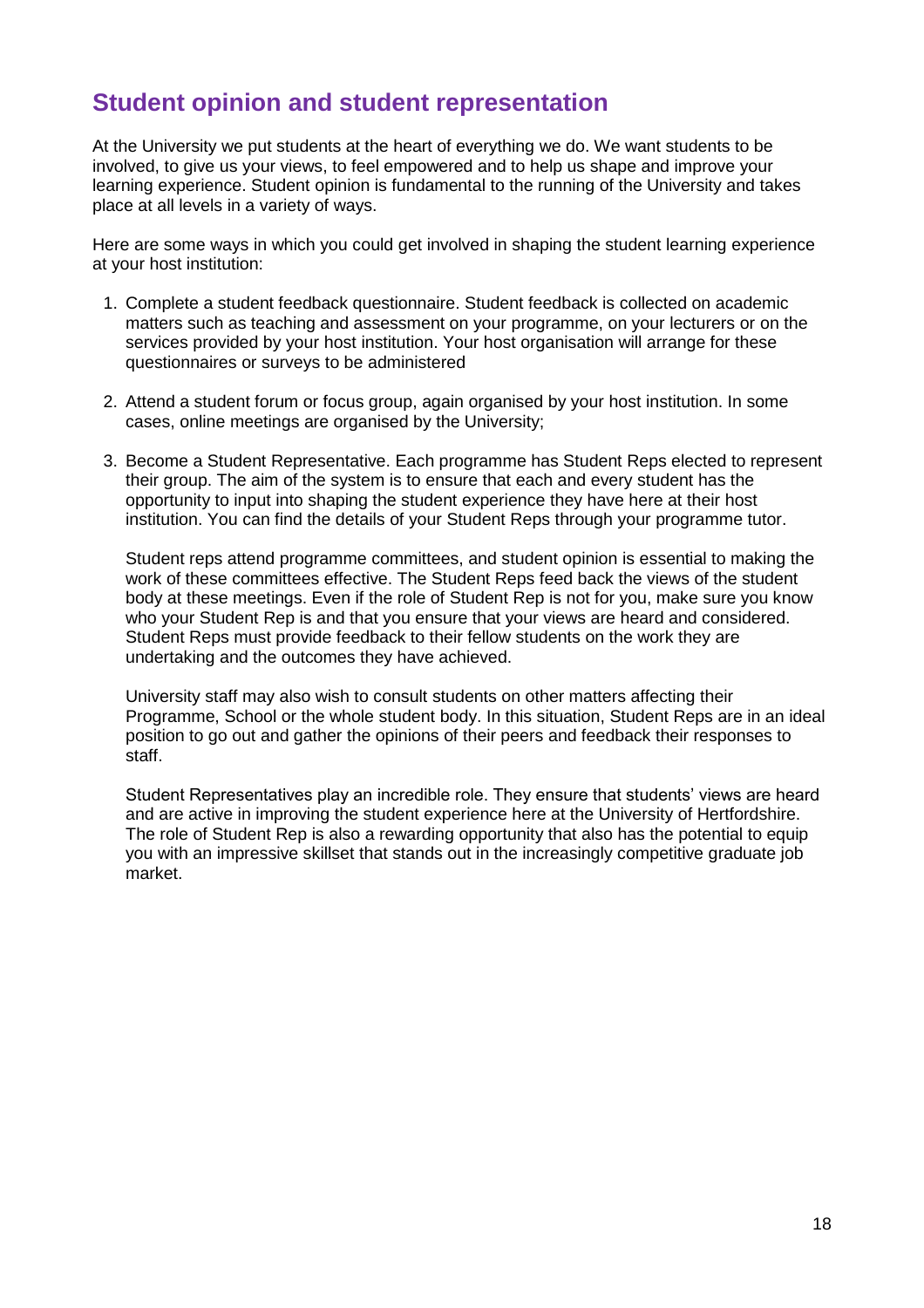### **Hertfordshire Students' Union**

Hertfordshire Students' Union's primary responsibility is to represent all University of Hertfordshire students. Their role as the voice of students is to represent their interests to the University, outside organisations, groups and individuals.

Although UH students at host institutions are not members of the Students' Union, they are still interested in your views as a UH student and are willing to advise on any problems you are experiencing with your academic studies, and support however they can. More information on their range of services and facilities can be found in their website.

#### **Elected Officers**

Hertfordshire Students' Union is led by five full-time Elected Officers who are elected by students at the University of Hertfordshire. Each Officer has a particular job role to fulfil, and each attends meetings on behalf of the University of Hertfordshire students and leading the Students' Union as trustees. The Elected Officers are publically held to account by students at Student Ideas Forum.

**Jack Amos, President Tel:** +44 (0)1707 285004 **Email:** [president@hertfordshire.su](mailto:president@hertfordshire.su)

**Bradley Johnson, Vice President Communications and Media Tel:** +44 (0)1707 285005 **Email:** [vp.comms@hertfordshire.su](mailto:vp.comms@hertfordshire.su)

**Rana Farooq, Vice President Education and Welfare Tel:** +44 (0)1707 285003 **Email:** [vp.welfare@hertfordshire.su](mailto:vp.welfare@hertfordshire.su)

**Grainne O'Monghain, Vice President Democracy and Services Tel:** +44 (0)1707 285007 **Email:** [vp.services@hertfordshire.su](mailto:vp.services@hertfordshire.su)

**Annabel Mabin, Vice President Student Activities Tel:** +44 (0)1707 285006 **Email:** [vp.activities@hertfordshire.su](mailto:vp.activities@hertfordshire.su)

#### **General enquiries**

For all general enquiries regarding the Students' Union, contact the Students' Union Reception.

**Students' Union Reception Tel:** +44 (0)1707 285000 or ext. 5000 **Fax:** +44 (0)1707 286150 **Email**: [contact@hertfordshire.su](mailto:contact@hertfordshire.su) **Website:** [www.hertfordshire.su](http://www.hertfordshire.su/)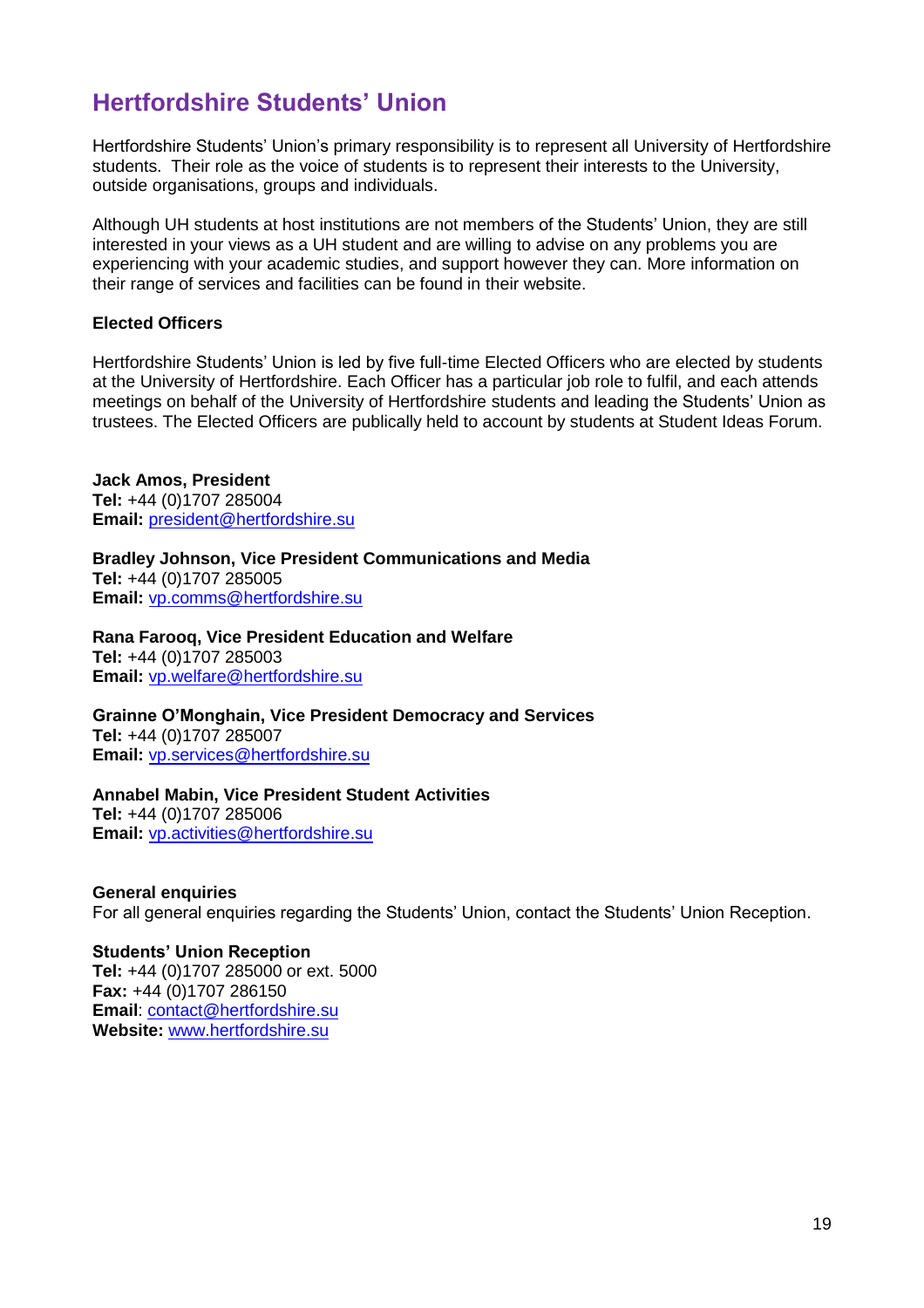### **University of Hertfordshire Alumni Association**

#### **Graduates of the University of Hertfordshire**

Look it up in any dictionary and you will see that to 'graduate' does not mean to leave, but rather to move up and advance to a new level of skill and achievement.

#### **Your Alumni Association**

The Latin word *alumni* is the plural term given to former students of an institution and so being one of our alumni is what each of our graduates has in common with the others – going back to our founding cohorts in the 1950s.

Once you receive your award from Hertfordshire, you automatically become a member of the Alumni Association. Being part of your association is about exclusivity, reminiscence and pride. It's about being an important part of Hertfordshire's lineage, with benefits both to you and to future generations of students whom you may be able to advise and inspire.

#### **Our benefits to you**

Today, we are proud to be in regular contact with more than 100,000 alumni around the world. Through *Futures* magazine, our website, social media and *e-Futures* (our monthly e-newsletter), graduates can find out about all the news and events going on at the University and with their fellow alumni.

#### **A life-long network**

This will always be your University – a place where you will spend a life-changing period of time and make some of the closest friends and greatest memories you will ever have.

It doesn't matter what you studied, when you graduated or where in the world you studied, once you graduate you are – and always will be – an official alumnus of the University of Hertfordshire. Wherever you go, and whatever you do, we will always remain committed to helping you build your future.

#### **The Alumni Relations Team**

Tel: +44 (0)1707 281145 Email: [alumni@herts.ac.uk](mailto:alumni@herts.ac.uk) Website: **[www.herts.ac.uk/alumni](http://www.herts.ac.uk/alumni)**

Find us on social media: Facebook: [www.facebook.com/hertsalumni](http://www.facebook.com/hertsalumni)  Twitter: @HertsAlumni LinkedIn: 'University of Hertfordshire Alumni Association' group

### **Other Sources of Information**

As noted in the 'Welcome' section of this  $A - Z$ , you need to familiarize yourself with your host institution's local regulations, on matters such as attendance, dress code, code of conduct, availability of non-academic services and guidance on finance and counseling provision. Such information is usually available through the host institution's website or virtual learning portal, along with programme-specific documents such as your Programme Specification and Programme Handbook. Consult you Programme Tutor at your host institution on how to access such information.